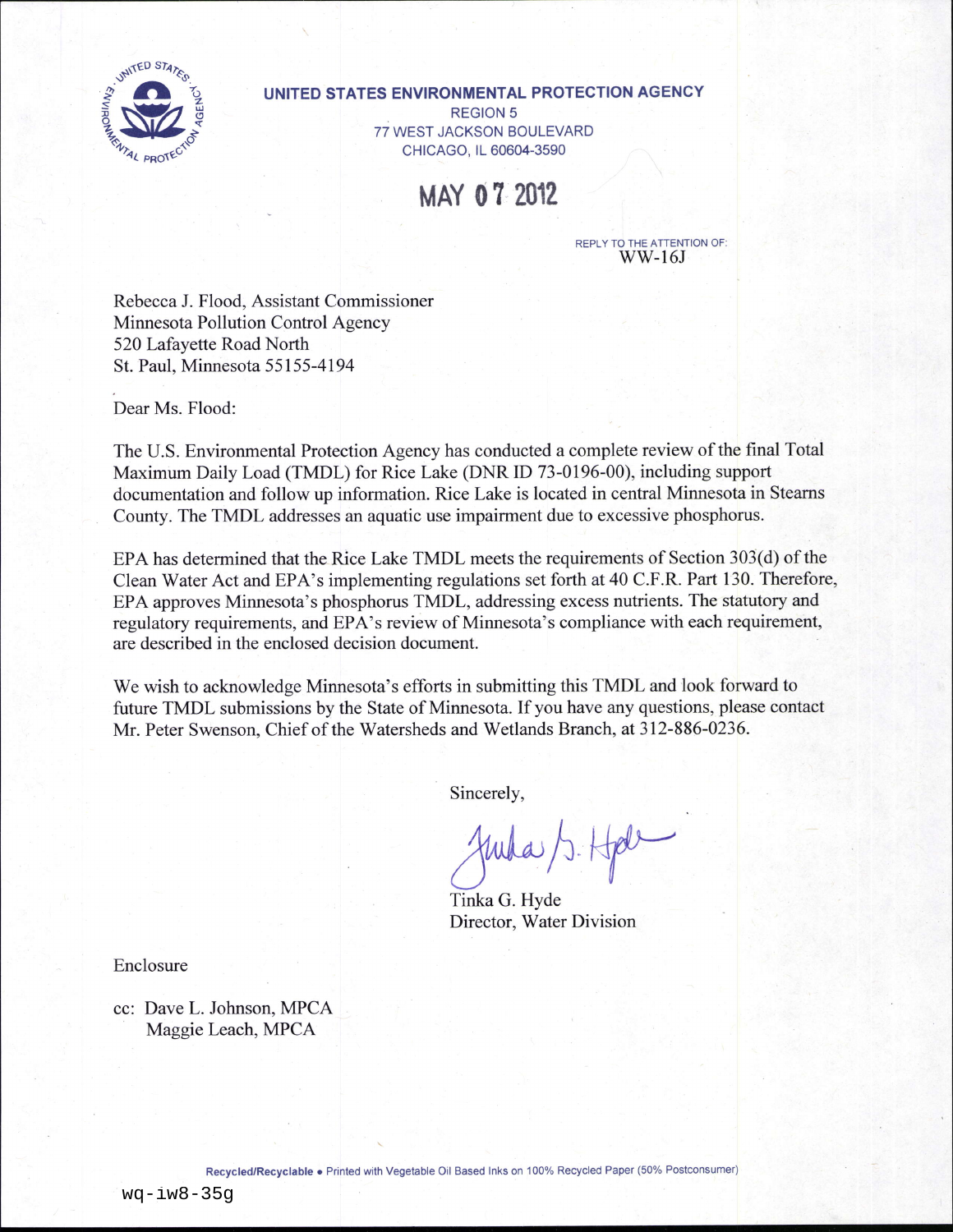**TMDL:** Rice Lake Nutrient TMDL, Stearns County, MN **Date:** May 7, 2012

## **DECISION DOCUMENT FOR THE RICE LAKE NUTRIENT TMDL, STEARNS COUNTY, MN**

Section 303(d) of the Clean Water Act (CWA) and EPA's implementing regulations at 40 C.F.R. Part 130 describe the statutory and regulatory requirements for approvable TMDLs. Additional information is generally necessary for EPA to determine if a submitted TMDL fulfills the legal requirements for approval under Section 303(d) and EPA regulations, and should be included in the submittal package. Use of the verb "must" below denotes information that is required to be submitted because it relates to elements of the TMDL required by the CWA and by regulation. Use of the term "should" below denotes information that is generally necessary for EPA to determine if a submitted TMDL is approvable. These TMDL review guidelines are not themselves regulations. They are an attempt to summarize and provide guidance regarding currently effective statutory and regulatory requirements relating to TMDLs. Any differences between these guidelines and EPA's TMDL regulations should be resolved in favor of the regulations themselves.

## **1. Identification of Waterbody, Pollutant of Concern, Pollutant Sources, and Priority Ranking**

The TMDL submittal should identify the waterbody as it appears on the State's/Tribe's 303(d) list. The waterbody should be identified/georeferenced using the National Hydrography Dataset (NHD), and the TMDL should clearly identify the pollutant for which the TMDL is being established. In addition, the TMDL should identify the priority ranking of the waterbody and specify the link between the pollutant of concern and the water quality standard (see Section 2 below).

The TMDL submittal should include an identification of the point and nonpoint sources of the pollutant of concern, including location of the source(s) and the quantity of the loading, e.g., lbs/per day. The TMDL should provide the identification numbers of the NPDES permits within the waterbody. Where it is possible to separate natural background from nonpoint sources, the TMDL should include a description of the natural background. This information is necessary for EPA's review of the load and wasteload allocations, which are required by regulation.

The TMDL submittal should also contain a description of any important assumptions made in developing the TMDL, such as:

- (1) the spatial extent of the watershed in which the impaired waterbody is located;
- (2) the assumed distribution of land use in the watershed (e.g., urban, forested, agriculture);
- (3) population characteristics, wildlife resources, and other relevant information affecting the characterization of the pollutant of concern and its allocation to sources;

(4) present and future growth trends, if taken into consideration in preparing the TMDL (e.g., the TMDL could include the design capacity of a wastewater treatment facility); and

(5) an explanation and analytical basis for expressing the TMDL through *surrogate measures*, if applicable. *Surrogate measures* are parameters such as percent fines and turbidity for sediment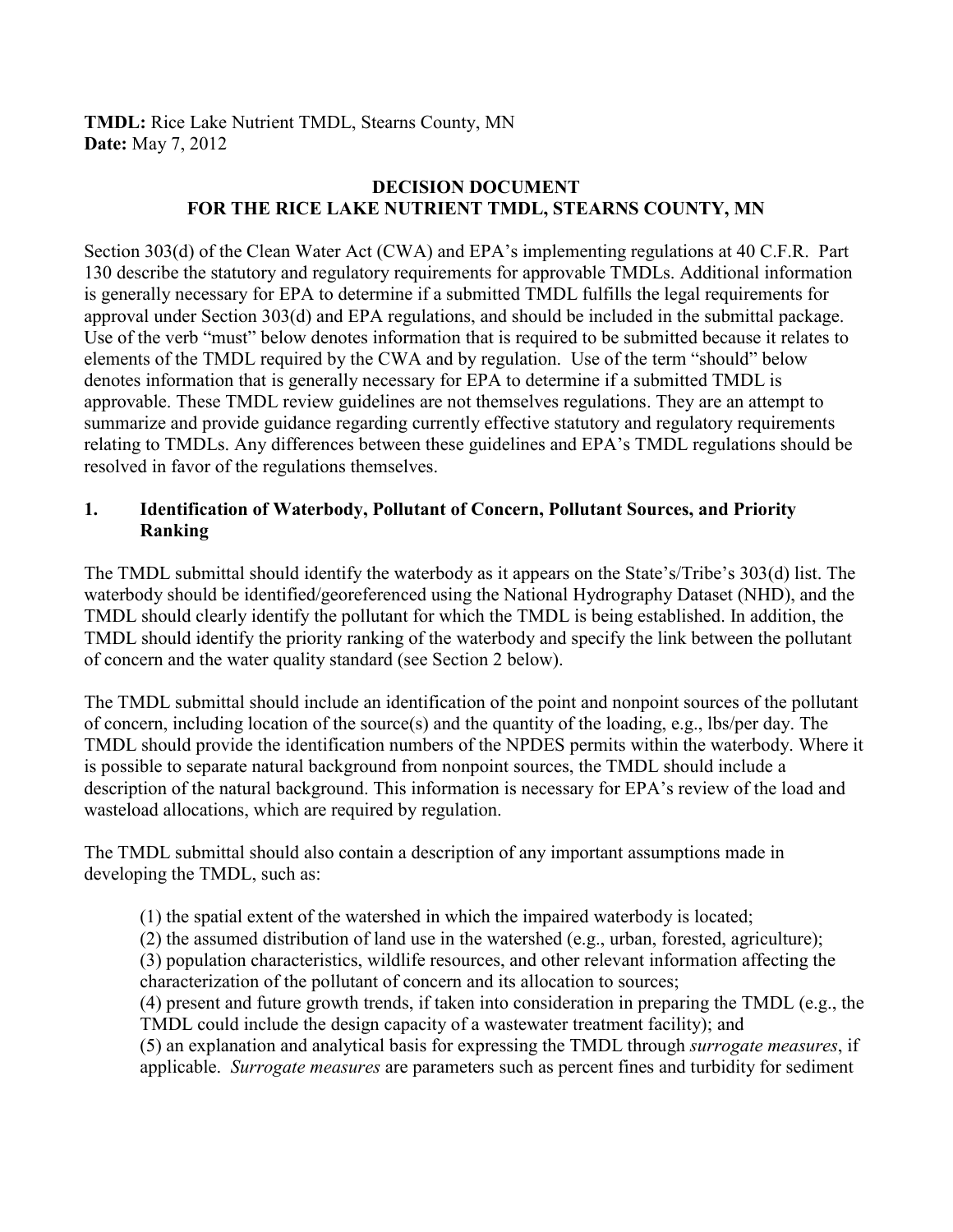impairments; chlorophyll *a* and phosphorus loadings for excess algae; length of riparian buffer; or number of acres of best management practices.

### **Comment:**

### **Location Description/Spatial Extent:**

Rice Lake (DNR ID 73-0196-00) is located in the North Fork of the Crow River (NFCR) watershed in Stearns County, Minnesota. Rice Lake is approximately 10-miles southeast of Paynesville, Minnesota, within the boundaries of the North Central Hardwood Forest (NCHF) ecoregion. The Rice Lake direct watershed is approximately 10,730 acres (16.76 square miles  $(m<sup>2</sup>)$ ) in size. Rice Lake is located at the southern terminus of the NFCR headwaters watershed (Figure 2-1 of the final TMDL document). The area of the NFCR headwaters watershed, which lies above Rice Lake, is approximately 162,122 acres  $(253.32 \text{ mi}^2)$ . The NFCR flows through the southwestern corner of Rice Lake (Figure 2-2 of the final TMDL document) and the flow and loading from the NFCR influence the hydrology and water quality in the Rice Lake southwestern basin.

Rice Lake has a large drainage area, which includes the NFCR headwaters watershed. The lake's watershed to surface water area ratio is 107:1, which indicates that Rice Lake is significantly influenced by watershed loading inputs. Rice Lake has a surface area of 1,509 acres  $(2.36 \text{ mi}^2)$ , a maximum depth of 41 feet (12.49 meters (m)), and an average depth greater than 15 feet (4.57 m). The MPCA classified Rice Lake as a deep lake based upon the average depth of the lake being greater than 15 feet.

## **Land Use:**

Land use in the Rice Lake direct watershed is comprised of pastures for growing hay, row crops (corn or soybeans), open water, forested lands, areas covered by roads, wetlands, alfalfa fields, other agricultural purposes, and medium and low intensity developed lands (Table 1 of this Decision Document). Figure 2-4 in the final TMDL document presents land use classifications within the Rice Lake watershed (Rice Lake direct watershed and the NFCR headwaters watershed). Land use within the NFCR headwaters watershed is similar to land use in the Rice Lake direct watershed. The Minnesota Pollution Control Agency (MPCA) estimated that land use within the Rice Lake watershed is primarily agricultural (60% in Rice Lake direct watershed and 80% in the NFCR headwaters watershed) and is expected to remain as agricultural for the foreseeable future. Lakefront development exists along the shores of Rice Lake. The MPCA does not anticipate significant development in the Rice Lake watershed. The amount of land in agricultural use in the Rice Lake watershed is likely to remain fairly constant over the next several decades. There may be a shift in crop usage within the watershed (i.e. pasture/hay land uses to row crop land uses) but the MPCA does not believe that this will have a significant impact on nutrient loading to Rice Lake.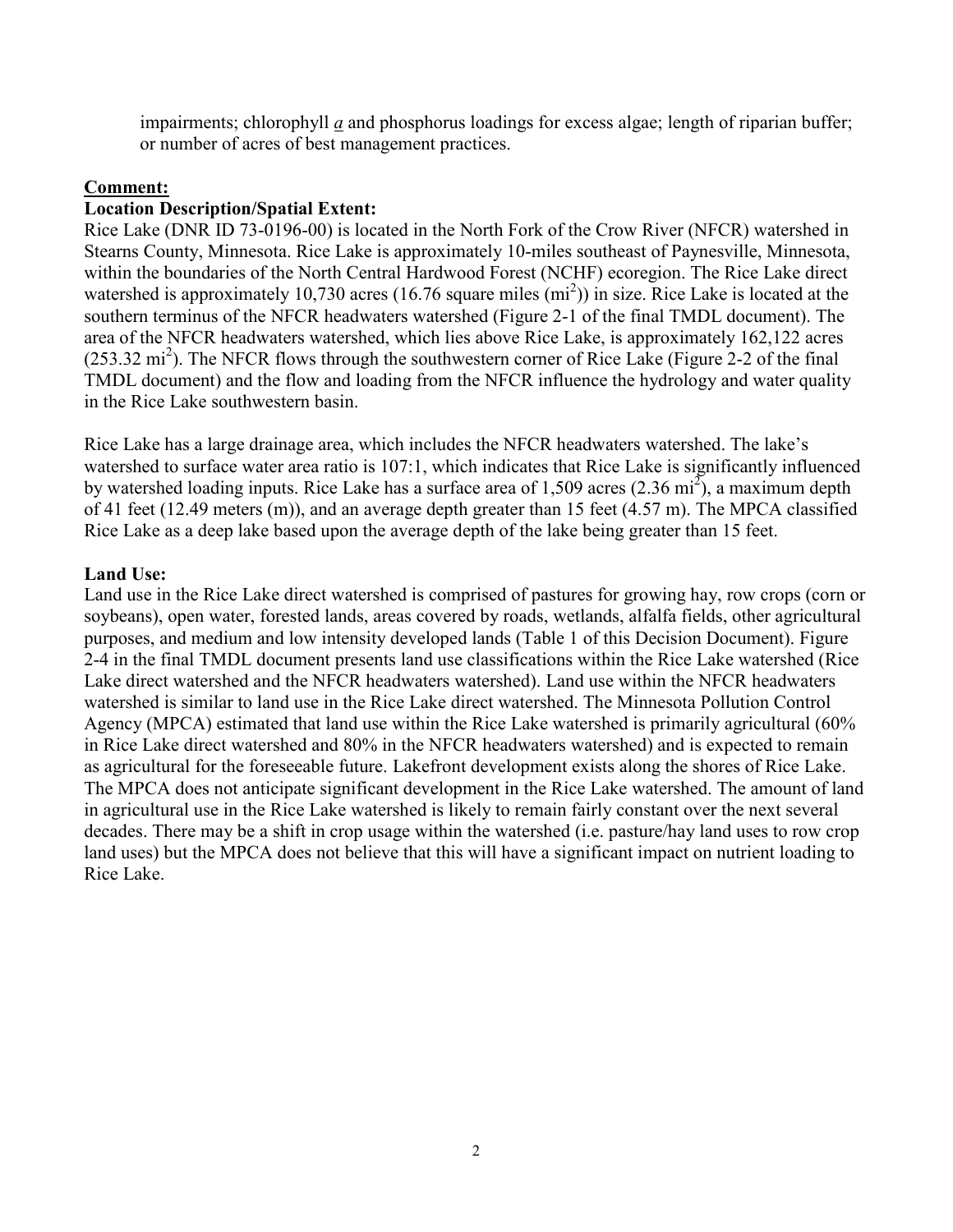| Land Use*                    | Acres  | Percent |
|------------------------------|--------|---------|
| Pasture/Hay                  | 3,304  | 31%     |
| Corn/Soybean                 | 2,697  | 25%     |
| Open Water                   | 1,673  | 16%     |
| Forest                       | 1,577  | 15%     |
| Roads/Transportation         | 692    | 6%      |
| Wetland                      | 529    | 5%      |
| Alfalfa                      | 206    | 2%      |
| Other Agriculture            | 40     | $<1\%$  |
| Low Intensity Development    | 11     | $<1\%$  |
| Medium Intensity Development |        | $<1\%$  |
| <b>TOTAL</b>                 | 10,730 | 100%    |

#### **Table 1: Land Use in the Rice Lake watershed (direct watershed)**

\* From the 2009 National Agricultural Statistics Services (NASS)

#### **Table 1a: Land Use in the North Fork Crow River Headwaters watershed**

| Land Use*                         | Acres   | Percent |
|-----------------------------------|---------|---------|
| Corn/Soybean                      | 62,447  | 39%     |
| Pasture/Hay                       | 61,701  | 38%     |
| Roads/Transportation              | 9,333   | 6%      |
| Forest                            | 8,984   | 6%      |
| Other Agriculture                 | 7,206   | 4%      |
| Wetland                           | 6,385   | 4%      |
| Alfalfa                           | 2,981   | $2\%$   |
| Open Water                        | 2,010   | $1\%$   |
| Low Intensity Development         | 857     | $<1\%$  |
| Medium Intensity Development      | 150     | $<1\%$  |
| <b>High Intensity Development</b> | 68      | $<1\%$  |
| <b>TOTAL</b>                      | 162,122 | 100%    |

\* From the 2009 National Agricultural Statistics Services (NASS)

#### **Problem Identification:**

Rice Lake was originally listed on the 2008 Minnesota 303(d) list for excessive nutrients (phosphorus). Rice Lake is currently on the draft 2012 Minnesota 303(d) list for impaired aquatic recreation due to excessive nutrients. MPCA assessment of in-lake water quality data from 2009-2010 indicated that Rice Lake was impaired by excess nutrients (total phosphorus) and was not attaining its designated uses. During this monitoring period, summer total phosphorus (TP) average values (June 1 through September 30) were in the range of 32 µg/L to 78 µg/L and averaged 59 µg/L. Chlorophyll-a (chl-a) concentrations ranged from 11 µg/L to 54 µg/L and averaged 31 µg/L. Secchi disk (SD) depth transparencies averaged approximately 1.5 m with a range of 0.8 m to 2.3 m. The NCHF ecoregion water quality standards (WQS) for deep lakes are 40  $\mu$ g/L for total phosphorus, 14  $\mu$ g/L for chl-a, and not less than 1.4 m for Secchi disk depth.

While TP is an essential nutrient for aquatic life, elevated phosphorus levels can lead to nuisance algal blooms that negatively impact aquatic life and recreation (swimming, boating, fishing, etc.). Algal decomposition depletes oxygen levels which stresses benthic macroinvertebrates and fish. Excess algae can shade the water column which limits the distribution of aquatic vegetation. Aquatic vegetation stabilizes bottom sediments, and also is an important habitat for macroinvertebrates and fish.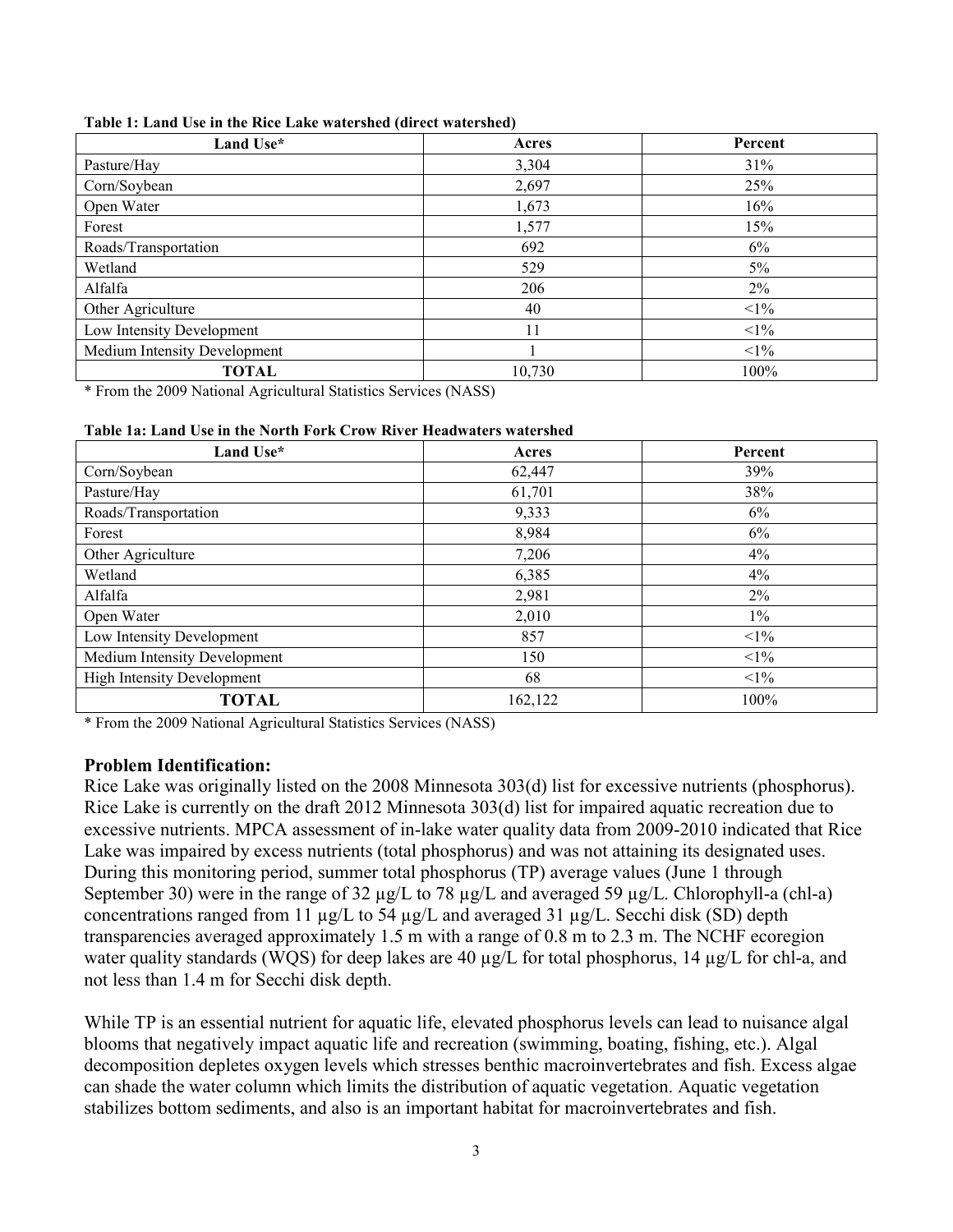Furthermore, depletion of oxygen can cause phosphorus release from bottom sediments (i.e. internal loading).

## **Priority Ranking:**

The Rice Lake watershed was given a priority ranking for TMDL development due to: the impairment impacts on public health and aquatic life, the public value of the impaired water resource, the likelihood of completing the TMDL in an expedient manner, the inclusion of a strong base of existing data and the restorability of the water body, the technical capability and the willingness of local partners to assist with the TMDL, and the appropriate sequencing of TMDLs within a watershed or basin. Areas within the Rice Lake watershed are popular locations for aquatic recreation. Water quality degradation has led to efforts to improve the overall water quality within the Rice Lake watershed, and to the development of a TMDL.

## **Pollutant of Concern:**

The pollutant of concern is phosphorus.

## **Source Identification (point and nonpoint sources):**

**Point Source Identification:** The potential point sources to the Rice Lake watershed are:

*National Pollutant Discharge Elimination Systems (NPDES) permitted facilities:* NPDES permitted facilities may contribute phosphorus loads to surface waters through discharges of treated wastewater. Permitted facilities must discharge treated wastewater according to their National Pollutant Discharge Elimination System (NPDES) permit. There are no NPDES permitted facilities within the Rice Lake direct watershed but there are three NPDES permitted facilities within the NFCR headwaters watershed. Two of these facilities are wastewater treatment plants (WWTP) and the other NPDES permitted facility is related to agricultural uses.

- Brooten WWTP (MN0025909-SD-1)
- Paynesville WWTP (MN0020168-SD-1)
- Associated Milk Producers Inc. (AMPI) of Paynesville (MN0044326-SD-1)

*Municipal Separate Storm Sewer System (MS4) communities:* There are no MS4 communities within the direct Rice Lake watershed and the NFCR headwaters watershed.

*Stormwater from construction activities:* Phosphorus input via stormwater from construction activities may contribute phosphorus loading to the Rice Lake watershed. The Rice Lake TMDL assumes that there will be phosphorus inputs from construction activities and therefore a wasteload allocation (WLA) was assigned to construction stormwater. Construction sites may contribute phosphorus via sediment runoff during stormwater events.

*Stormwater from industrial activities:* Phosphorus input via stormwater from industrial activities may contribute phosphorus loading to the Rice Lake watershed. The Rice Lake TMDL assumes that there will be phosphorus inputs from industrial activities and therefore a WLA was assigned to industrial stormwater.

*Concentrated Animal Feedlot Operations (CAFOs):* There are approximately 365 animal feedlot operations within the Rice Lake watershed (the Rice Lake direct watershed and the NFCR headwaters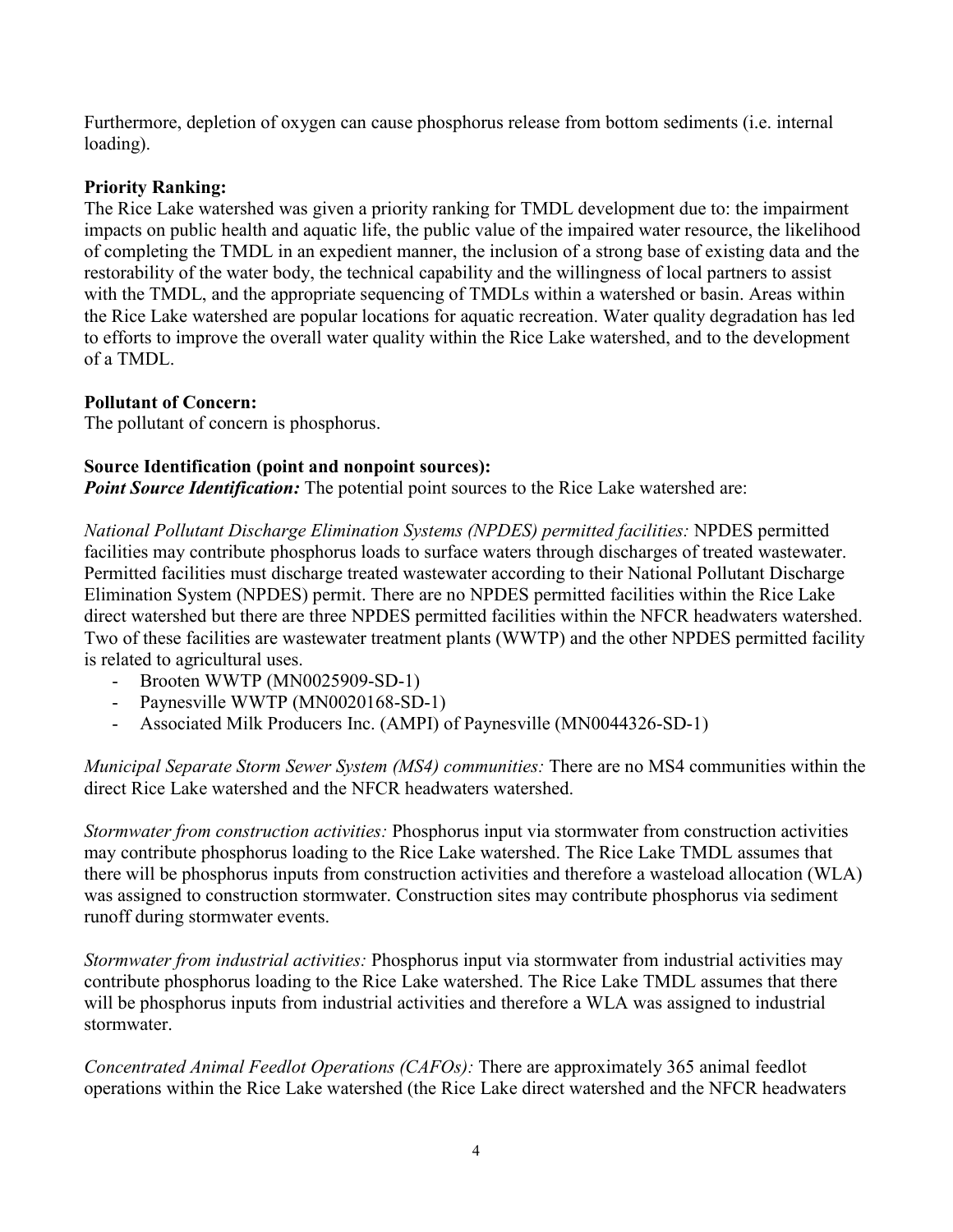watershed). The MPCA estimates that the 365 facilities have approximately 55,000 total animal units. Of those 365, seven facilities (Table 6 of this Decision Document) have greater than 1,000 animal units and are classified as concentrated animal feeding operations (CAFOs). By rule, CAFOs and other feedlots are generally not allowed to discharge to waters of the State (Minnesota Rule 7020.2003). Manure from these lots is spread on nearby fields and can be a source of phosphorus found in nonpoint derived watershed runoff. However, runoff from manure spread onto fields in accordance with federal and state requirements is unregulated, and included in the watershed runoff portion of the load allocation (LA).

*Nonpoint Source Identification:* The potential nonpoint sources to the Rice Lake watershed are:

*Internal loading:* The release of phosphorus from lake sediments, the release of phosphorus via physical disturbance from benthic fish (rough fish, ex. carp), the release of phosphorus from wind mixing the water column, and the release of phosphorus from decaying curly-leaf pondweeds, may all contribute internal phosphorus loading to Rice Lake. Phosphorus may build up in the bottom waters of the lake and may be resuspended or mixed into the water column when the thermocline decreases and the lake water mixes.

*Atmospheric deposition:* Phosphorus may be added via particulate deposition. Particles from the atmosphere may fall onto lake surfaces or other surfaces within the Rice Lake watershed. Phosphorus can be bound to these particles which may add to the phosphorus inputs to surface water environments.

*Agricultural sources (pasture and open lands):* Phosphorus may be added via surface runoff from upland areas which are being used for Conservation Reserve Program (CRP) lands, grasslands, and agricultural lands used for growing hay. Stormwater runoff may contribute nutrients to surface waters from livestock manure, fertilizers, vegetation and erodible soils.

*Livestock sources(animal feeding operations):* Animal feeding operations (AFOs), which fall beneath the animal threshold limits to be given an NPDES permit, may nevertheless transport phosphorus to surface waters during storm events (via stormwater runoff). AFOs may transport phosphorus laden materials from feeding, holding and manure storage areas to surface waters.

*Urban/residential sources:* Nutrients may be added via runoff from homes near Rice Lake. Runoff from residential properties can include phosphorus derived from fertilizers, leaf and grass litter, pet wastes, and other sources of anthropogenic derived nutrients.

*Inadequate Subsurface Sewage Treatment Systems (SSTS):* Phosphorus may be added to the surface waters in the Rice Lake watershed from failing septic systems. Age, construction and use of SSTS can vary throughout a watershed and influence the nutrient contribution from these systems. It is likely that those systems sited closer to the lake shore are more likely to contribute nutrients than those systems sited further away from the lake. Failing SSTS can discharge nutrients directly into surface waters by straight pipe connections (considered point sources) or by effluents leaching into groundwater or ponding at the surface where they can be washed into surface waters via stormwater runoff.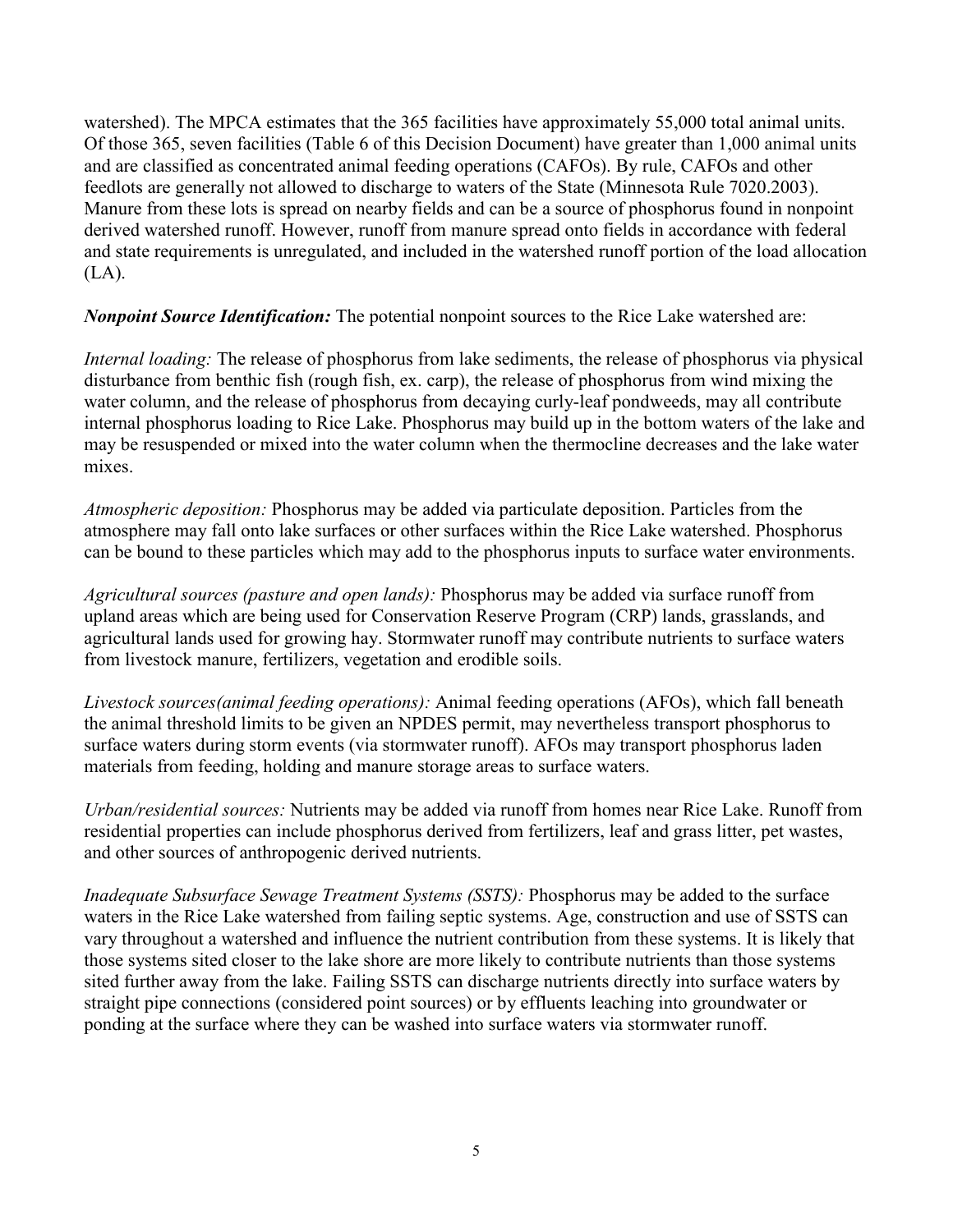*Wetland Sources:* Phosphorus may be added to surface waters by stormwater flows through wetland areas in the Rice Lake watershed. Storm events may mobilize phosphorus through the transport of suspended solids and other organic debris.

*Shoreline Erosion:* Phosphorus may be added to Rice Lake by erosional processes impacting lake shoreline areas. Phosphorus may be attached to eroded shoreline materials and may be mobilized through the transport of sediment and suspended solids.

*Forest Sources:* Phosphorus may be added to surface waters via runoff from forested areas within the watershed. Runoff for forested areas may include debris from decomposing vegetation and organic soil particles.

## **Future Growth:**

Significant development is not expected in the Rice Lake watershed. The land use within the watershed is primarily agricultural and according to the MPCA is expected to remain as agricultural for the foreseeable future. The WLA and load allocations for the Rice Lake TMDL were calculated for all current and future sources. Any expansion of point or nonpoint sources will need to comply with the respective WLA and LA values calculated in the Rice Lake TMDL.

The EPA finds that the TMDL document submitted by the MPCA satisfies the requirements of the first criterion.

### **2. Description of the Applicable Water Quality Standards and Numeric Water Quality Target**

The TMDL submittal must include a description of the applicable State/Tribal water quality standard, including the designated use(s) of the waterbody, the applicable numeric or narrative water quality criterion, and the antidegradation policy (40 C.F.R.  $$130.7(c)(1)$ ). EPA needs this information to review the loading capacity determination, and load and wasteload allocations, which are required by regulation.

The TMDL submittal must identify a numeric water quality target(s) – a quantitative value used to measure whether or not the applicable water quality standard is attained. Generally, the pollutant of concern and the numeric water quality target are, respectively, the chemical causing the impairment and the numeric criteria for that chemical (e.g., chromium) contained in the water quality standard. The TMDL expresses the relationship between any necessary reduction of the pollutant of concern and the attainment of the numeric water quality target. Occasionally, the pollutant of concern is different from the pollutant that is the subject of the numeric water quality target (e.g., when the pollutant of concern is phosphorus and the numeric water quality target is expressed as Dissolved Oxygen (DO) criteria). In such cases, the TMDL submittal should explain the linkage between the pollutant of concern and the chosen numeric water quality target.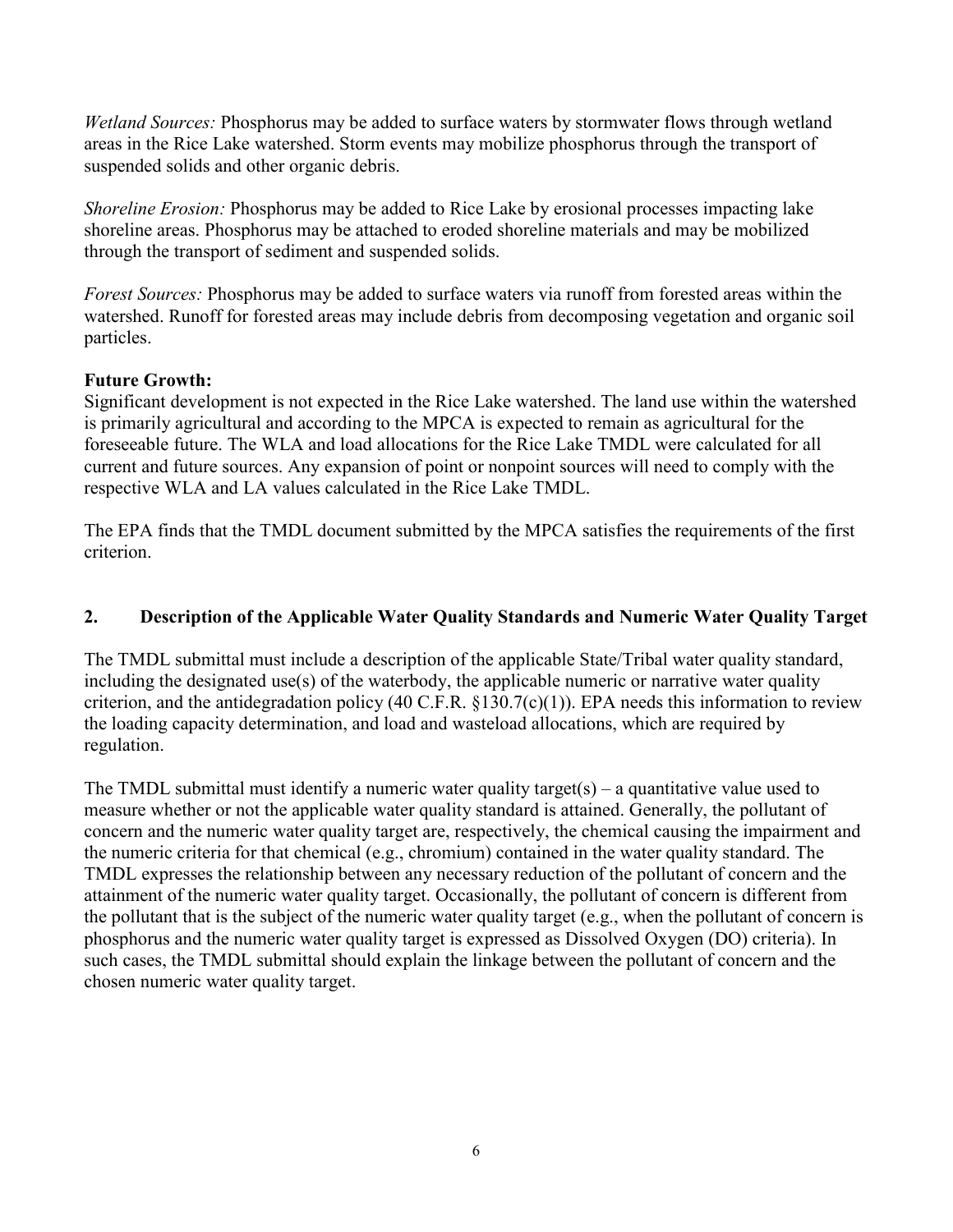# **Comment:**

## **Designated Uses:**

Minnesota Rule Chapter 7050 designates uses for waters of the state. Rice Lake is designated as Class 2B water for aquatic recreation use (boating, swimming, fishing etc.). The Class 2 aquatic recreation designated use is described in Minnesota Rule 7050.0140 (3):

*"Aquatic life and recreation includes all waters of the state that support or may support fish, other aquatic life, bathing, boating, or other recreational purposes and for which quality control is or may be necessary to protect aquatic or terrestrial life or their habitats or the public health, safety, or welfare."* 

## **Standards:**

*Narrative Criteria:* Minnesota Rule 7050.0150 (3) set forth narrative criteria for Class 2 waters of the State:

*"For all Class 2 waters, the aquatic habitat, which includes the waters of the state and stream bed, shall not be degraded in any material manner, there shall be no material increase in undesirable slime growths or aquatic plants, including algae, nor shall there be any significant increase in harmful pesticide or other residues in the waters, sediments, and aquatic flora and fauna; the normal fishery and lower aquatic biota upon which it is dependent and the use thereof shall not be seriously impaired or endangered, the species composition shall not be altered materially, and the propagation or migration of the fish and other biota normally present shall not be prevented or hindered by the discharge of any sewage, industrial waste, or other wastes to the waters."*

*Numeric criteria:* Numeric criteria for total phosphorus, chl-a, and SD depth are set forth in Minnesota Rules 7050.0222. These three parameters are the eutrophication standards that must be achieved to attain aquatic recreation designated use. The numeric eutrophication standards that are applicable to Rice Lake are those set forth for Class 2B deep lakes in the NCHF Ecoregion (Table 2 of this Decision Document). In developing the lake nutrient standards for Minnesota lakes, the MPCA evaluated data from a large cross-section of lakes within each of the State's ecoregions. Clear relationships were established between the causal factor, TP, and the response variables, chl-a and SD depth. Regression relationships were established between the causal factor TP and the response variables chl-a and SD depth at Rice Lake (Figures 4-2, 4-3, and 4-4 in the final TMDL document). Based on these relationships, TP loadings designed to meet the TP WQS of 40 µg/L were estimated to also result in attainment of chl-a and SD depth standards.

| Table 2, Minnesota Eutrophication Standards for deep fakes within the twi th Central Hardwood Forest ecoregion |                                |  |  |
|----------------------------------------------------------------------------------------------------------------|--------------------------------|--|--|
| <b>Parameter</b>                                                                                               | <b>Eutrophication Standard</b> |  |  |
| Total Phosphorus $(\mu g/L)$                                                                                   | TP < 40                        |  |  |
| Chlorophyll-a $(\mu g/L)$                                                                                      | chl-a $< 14$                   |  |  |
| Secchi Depth (m)                                                                                               | SD > 14                        |  |  |

**Table 2: Minnesota Eutrophication Standards for deep lakes within the North Central Hardwood Forest ecoregion** 

*Target:* MPCA selected a target of 40  $\mu$ g/L of TP to develop the TMDL.

MPCA selected total phosphorus as the appropriate parameter to address eutrophication problems at Rice Lake because of the interrelationships between TP and chl-a, as well as SD depth. Algal abundance is measured by chl-a, which is a pigment found in algal cells. As more phosphorus becomes available,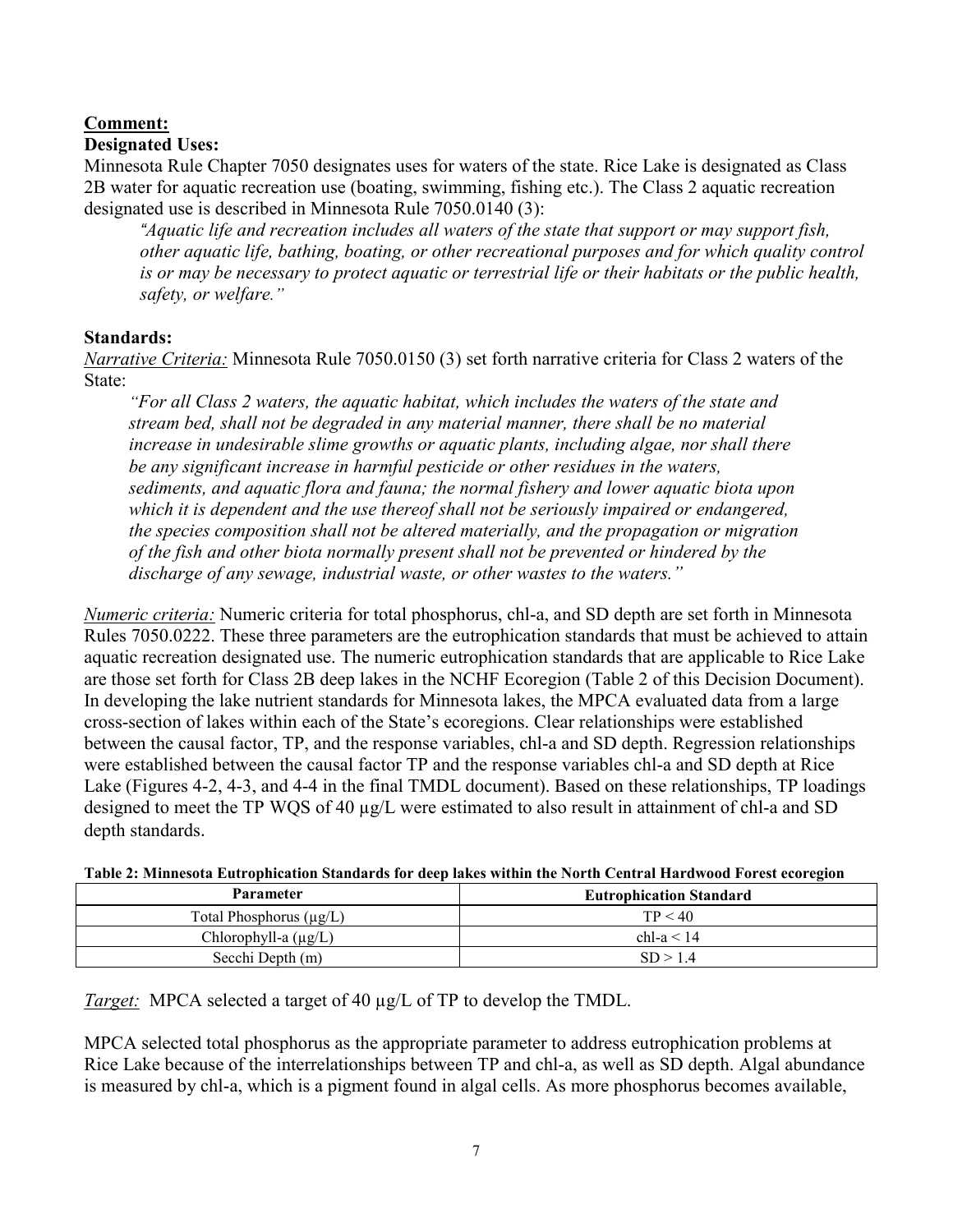algae growth can increase. Increased algae in the water column will decrease water clarity that is measured by SD depth.

The EPA finds that the TMDL document submitted by the MPCA satisfies the requirements of the second criterion.

## **3. Loading Capacity - Linking Water Quality and Pollutant Sources**

A TMDL must identify the loading capacity of a waterbody for the applicable pollutant. EPA regulations define loading capacity as the greatest amount of a pollutant that a water can receive without violating water quality standards (40 C.F.R. §130.2(f)).

The pollutant loadings may be expressed as either mass-per-time, toxicity or other appropriate measure (40 C.F.R. §130.2(i)). If the TMDL is expressed in terms other than a daily load, e.g., an annual load, the submittal should explain why it is appropriate to express the TMDL in the unit of measurement chosen. The TMDL submittal should describe the method used to establish the cause-and-effect relationship between the numeric target and the identified pollutant sources. In many instances, this method will be a water quality model.

The TMDL submittal should contain documentation supporting the TMDL analysis, including the basis for any assumptions; a discussion of strengths and weaknesses in the analytical process; and results from any water quality modeling. EPA needs this information to review the loading capacity determination, and load and wasteload allocations, which are required by regulation.

TMDLs must take into account *critical conditions* for steam flow, loading, and water quality parameters as part of the analysis of loading capacity (40 C.F.R. §130.7(c)(1)). TMDLs should define applicable *critical conditions* and describe their approach to estimating both point and nonpoint source loadings under such *critical conditions*. In particular, the TMDL should discuss the approach used to compute and allocate nonpoint source loadings, e.g., meteorological conditions and land use distribution.

# **Comment:**

The approach utilized by the MPCA to calculate the loading capacity for Rice Lake is described in Section 3.2 of the final TMDL document. The MPCA first determined appropriate phosphorus budgets for each source contributor and then utilized the BATHTUB model to examine how different lake response variables (chl-a and SD depth) respond to changes in nutrient loads.

To estimate nutrient loading within the Rice Lake direct watershed, the MPCA calculated a hydrologic budget for the direct lake watershed and then assigned nutrient inputs to different land use types within the Rice Lake direct watershed via the Unit Area Load (UAL) model. Nutrient loading was investigated on a subwatershed by subwatershed basis within the Rice Lake direct watershed. The MPCA focused on creating phosphorus and water budgets for 2009 and 2010.

A hydrologic budget for the Fishers Resort subwatershed (subwatershed #8 in Figure 2-2 of the final TMDL document) was determined from annual water yield data recorded at the Fishers Resort flow gage (S002-734). TP loading measurements were also gathered from water quality measurements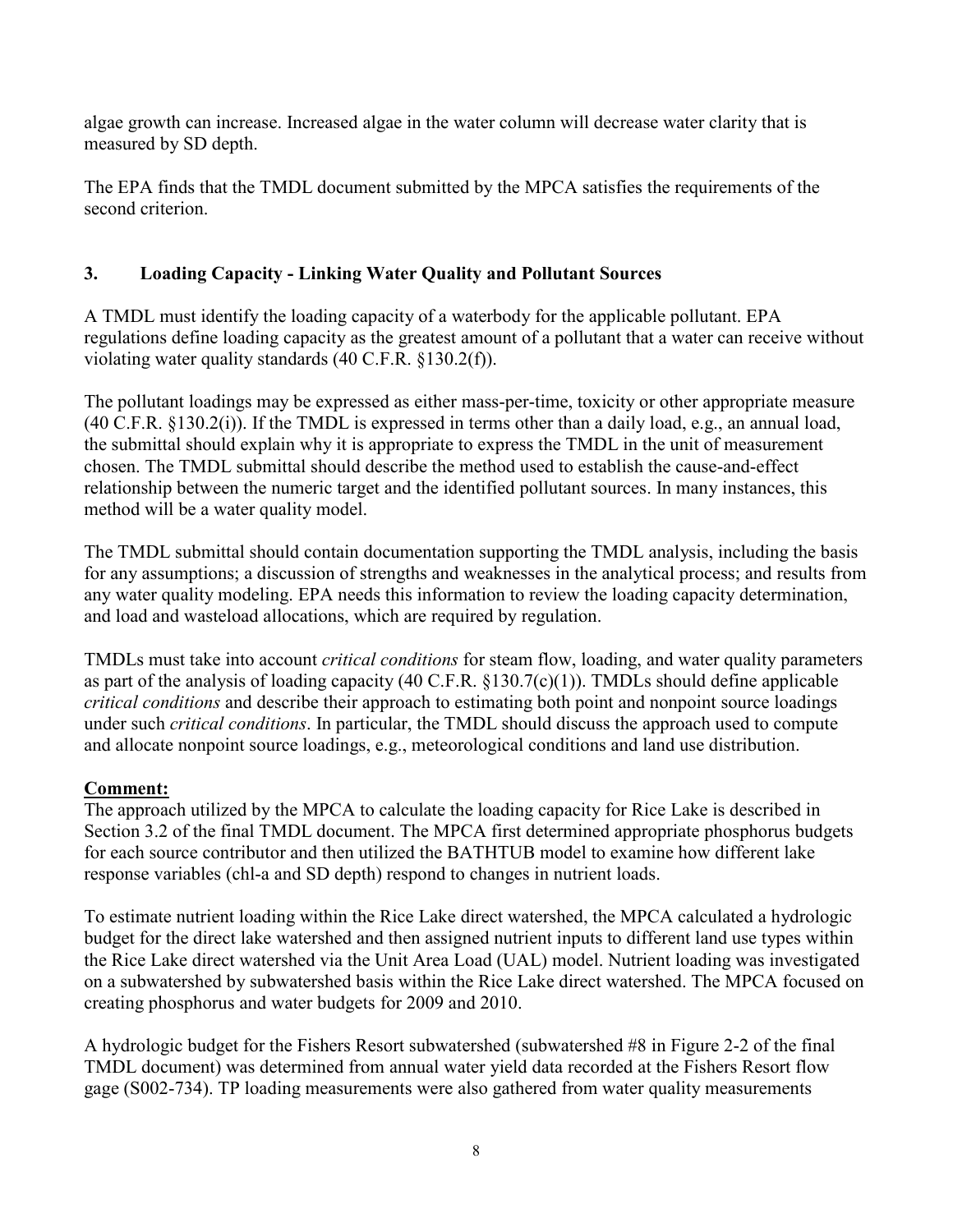collected at the same location. A water budget for this subwatershed was calculated using the Rational Method and calibrated to monitored monthly water yields. The Rational Method employs the following equation to estimate water yields:

$$
Q = C * I * A
$$

Where:

 $Q =$  peak runoff rate (measured in cubic feet per second (cfs))

 $C =$  runoff coefficient (typical runoff rates based on land cover)

 $I = \text{rainfall}$  (measure in inches per hour  $(\text{in/hr})$ )

 $A = area (measured in acres)$ 

The Rational Method was eventually applied to other subwatersheds within the Rice Lake direct watershed. Rainfall data was gathered from a National Weather Service weather station in New London, Minnesota. Watershed land use categories were defined and assigned typical runoff coefficients based on literature values. Runoff coefficients had to be adjusted so that average runoff values agreed with the monitored water yield at the Fishers Resort flow gage. The adjustments, based off of the Fishers Resort flow gage data, were applied to the other subwatersheds within the Rice Lake direct watershed.

The Hydrologic Response Unit (HRU) approach was used to develop the nutrient loading estimates, via the UAL. HRUs incorporated watershed soil types (from the Soil Survey Geographic (SSURGO) database), slope (from 30-meter Digital Elevation Models), land use (from 2008 National Agricultural Statistics Service Land Cover (NASS)), and soil erodibility and saturated infiltration values. Loading rates for each land use category were calculated and then applied to each subwatershed within the Rice Lake direct watershed. These calculations made up the bulk of the Rice Lake direct watershed TP loading estimate.

The MPCA communicated that manure is a primary contributor of dissolved phosphorus to the Rice Lake direct watershed and the NFCR headwaters watershed. There are approximately 365 animal feedlot operations with roughly 55,000 animal units in the Rice Lake direct and NFCR headwaters watersheds. The UAL implicitly accounted for animal contributions through the use of the Fishers Resort water quality data (2009 – 2010). The Fishers Resort subwatershed has 10 animal feedlot operations with approximately 590 total animal units, and the MPCA deemed that the animal feedlot and agricultural activities within this subwatershed were representative of practices utilized in other subwatersheds within the Rice Lake direct watershed.

TP loading estimates were also necessary for the NFCR headwaters subwatershed, the internal load, and atmospheric load. The NFCR headwaters watershed TP loading estimate was calculated from flow and water quality data collected at the NFCR inlet station (S001-510). Continuous average daily flow data was examined at this station to calculate annual flow-weighted mean phosphorus concentrations. Internal loading was determined from phosphorus release rates from sediment cores and anoxic observations developed from dissolved oxygen profiles. The sediment cores and dissolved oxygen profiles were developed in each basin (L1, L2, L3  $\&$  L4) and normalized to determine the internal loading estimate. Atmospheric deposition TP loading was based on annual precipitation measurements and atmospheric TP loading rates. The atmospheric load was calculated by multiplying the lake area by the atmospheric deposition rate.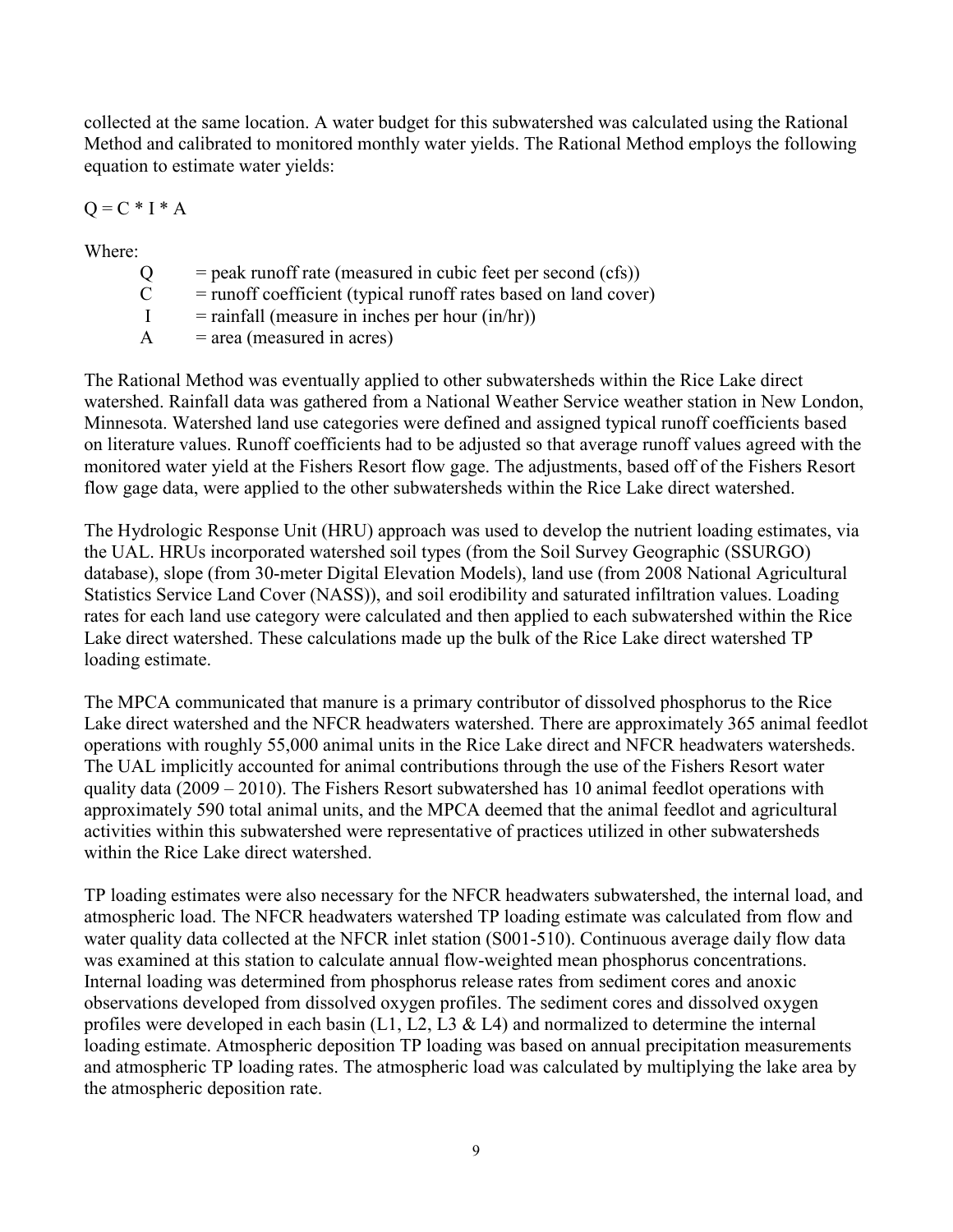The BATHTUB model was utilized to link phosphorus loads with in-lake water quality and to calculate a loading capacity value for Rice Lake. BATHTUB has previously been used successfully in many lake studies in Minnesota. BATHTUB is a steady-state annual or seasonal model that predicts a lake's growing season (June 1 – September 30) average surface water quality. BATHTUB utilizes annual or seasonal time-scales which are appropriate because watershed TP loads are normally impacted by seasonal conditions.

BATHTUB has built-in statistical calculations which account for data variability and provide a means for estimating confidence in model predictions. BATHTUB employs a mass-balance TP model that accounts for water and TP inputs from tributaries, direct watershed runoff, the atmosphere, and sources internal to the lake; and outputs through the lake outlet, water loss via evaporation, and TP sedimentation and retention in the lake sediments. BATHTUB provides flexibility to tailor model inputs to specific lake morphometry, watershed characteristics and watershed inputs. The BATHTUB model also allows the MPCA to assess different impacts of changes in nutrient loading. BATHTUB allows choice among several different mass-balance TP models. For deep lakes in Minnesota, the Canfield-Bachmann lake formulation has proven to be appropriate in most cases. The Canfield-Bachmann lake formulation subroutine was utilized in the Rice Lake TMDL.

The pollutant sources were identified and estimated based on water quality monitoring data, flow data and modeling efforts (UAL). The loading capacity of the lake was determined through the use of BATHTUB and the Canfield-Bachmann subroutine and then allocated to the WLA, LA and Margin of Safety (MOS). To simulate the load reductions needed to achieve the WQS, a series of model simulations were performed. Each simulation reduced the total amount of TP entering Rice Lake during the growing season (or summer season, June 1 through September 30) and computed the anticipated water quality response within the lake. The goal of the modeling simulations was to identify the loading capacity of Rice Lake (i.e., the maximum allowable load to the system, while allowing it to meet WQS) from June 1 to September 30. The modeling simulations focused on reducing the TP to the system. The chl-a and SD depth were predicted external from the BATHTUB model simulations using regression equations established by the MPCA. These regression equations were originally developed to determine relationships between TP, chl-a and SD depth in Minnesota lakes as part of the State's development of ecoregion eutrophication WQS.

Within the modeling simulations, the MPCA targeted reductions to internal sources first and then reductions to direct lake and the NFCR watershed headwaters sources. BATHTUB modeling simulations calculated that in order to meet the WQS, the NFCR headwaters watershed average TP concentration must be lowered from 173 µg/L to 100 µg/L and TP contributions from the Rice Lake direct watershed must be lowered from 278 µg/L to 150 µg/L. The MPCA decided to lower the BATHTUB calculated target concentration for the Rice Lake direct watershed further, from 150 µg/L to 100 µg/L. This further decrease was justified so TP concentrations from tributaries within the Rice Lake direct watershed could attain the proposed MPCA river and stream phosphorus target of 100  $\mu$ g/L. This decision provides a margin of safety to the TMDL calculation and also provides consistency with the target concentration requirements of the NFCR inputs.

The BATHTUB modeling efforts were used to calculate the loading capacity for the Rice Lake TMDL. The loading capacity is the maximum phosphorus load which Rice Lake can receive over an annual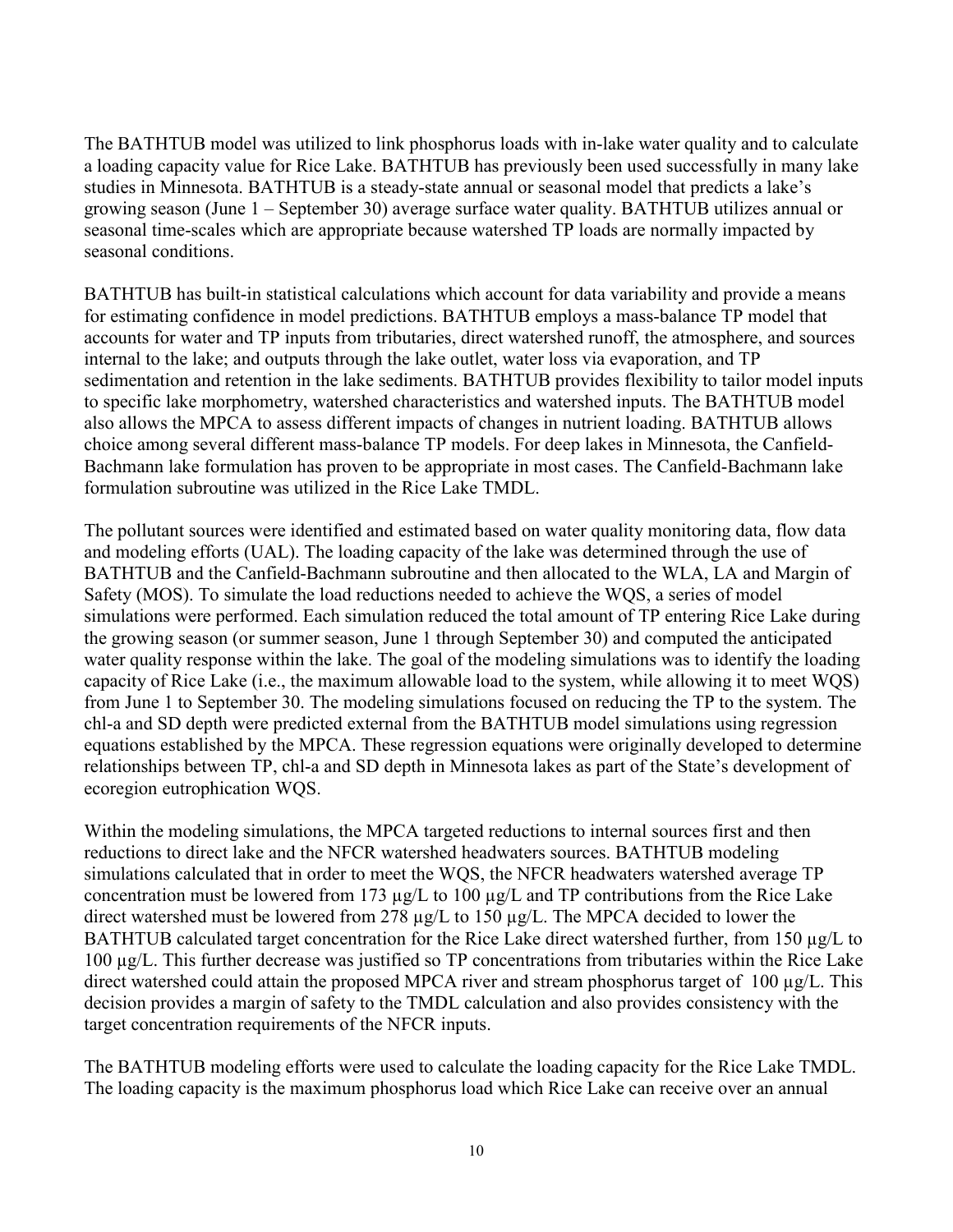period and still meet the NCHF WQS. The residence time for Rice Lake is relatively short, 0.24 years. The MPCA explained that even with a relatively short residence time, Rice Lake responds to water quality changes on a longer time scale. The MPCA used annual load calculations to determine loading capacity values for Rice Lake. Loading capacities on the annual scale (lbs/year) were calculated to meet the WQS during the growing season (June 1 through September 30). The time period of June to September was chosen by MPCA as the growing season because it corresponds to the eutrophication criteria, contains the months that the general public typically uses Rice Lake for aquatic recreation, and is the time of the year when water quality is likely to be impaired by excessive nutrient loading. Loading capacities were divided by 365.25 to calculate the daily loading capacities.

MPCA estimated the current phosphorus load to Rice Lake to be 52,656 lbs TP/year (144.16 lbs TP/day). The loading capacity was calculated to be 29,684 lbs TP/year (81.27 lbs TP/day). The loading capacity was determined based on the BATHTUB modeling efforts, while the chl-a and SD depth were predicted using regression equations established by the MPCA. These regression equations demonstrated that the summer growing season mean chl-a WQS of 14 µg/L would be met at the designated loading capacity of 29,684 lbs TP/year (Figure 4-3 of the final TMDL document). Also, the regression equation (Figure 4-4 of the final TMDL document) for SD depth showed that the summer growing season mean SD depth WQS of greater than 1.4 meters of visibility would be achieved with a annual TP load of 29,684 lbs/year.

MPCA subdivided the loading capacity among the WLA, LA and MOS components of the TMDL (Table 3 of this Decision Document). The LA accounted for a majority of the loading capacity. These calculations were based on the critical condition, the summer growing season, which is typically when the water quality in the lake is degraded and phosphorus loading inputs are the greatest. TMDL allocations assigned during the summer growing season will protect Rice Lake during the worst water quality conditions of the year. The MPCA assumed that the loading capacities established by the TMDL will be protective of water quality during the remainder of the calendar year (October through May).

EPA supports the data analysis and modeling approach utilized by MPCA in their calculation of wasteload allocations, load allocations and the margin of safety for the Rice Lake TMDL. Additionally, EPA concurs with the loading capacities calculated by the MPCA in the Rice Lake TMDL.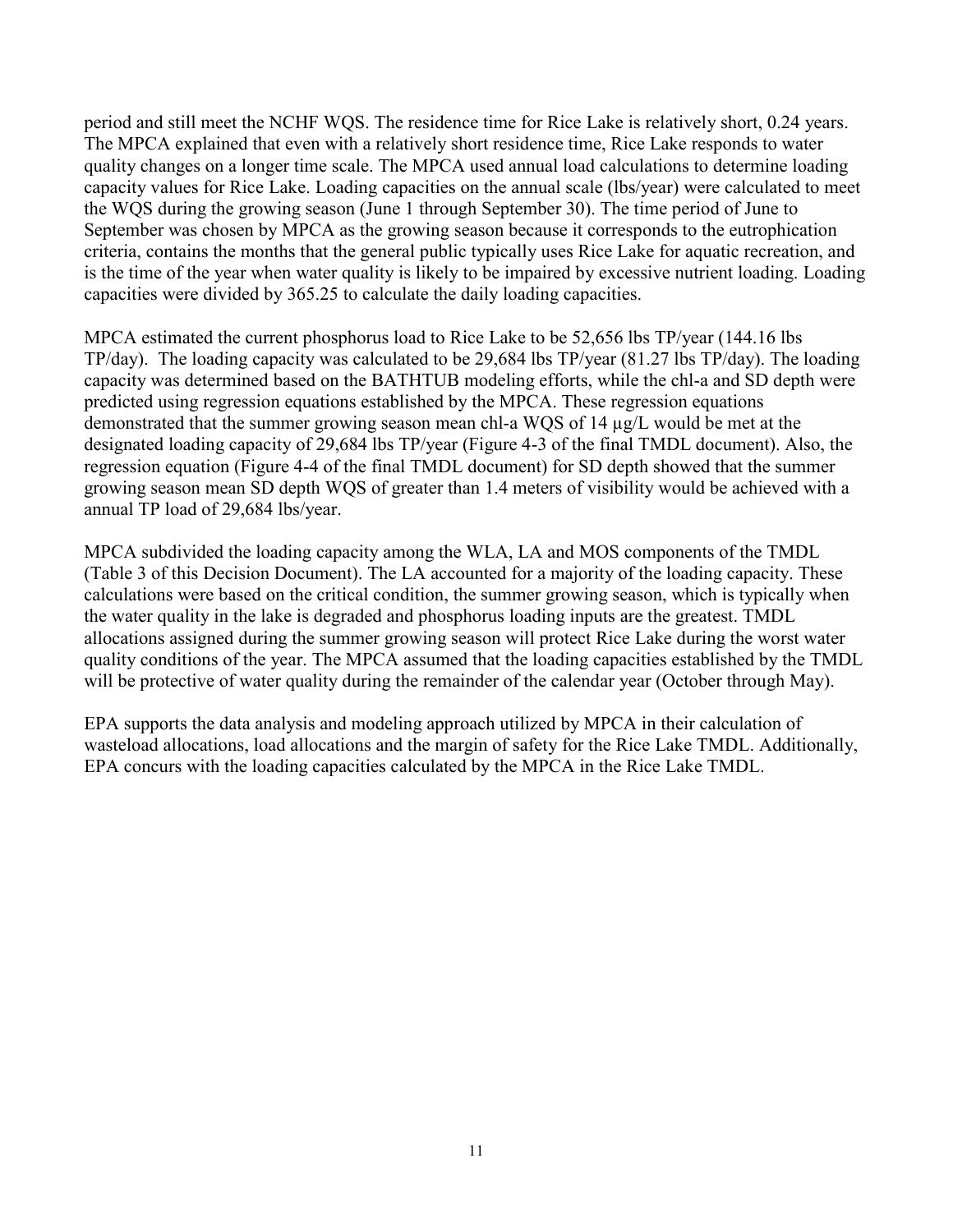|                   |                                            | <b>Existing TP Load</b> <sup>1</sup>                                                                                                                                                                                                                           |               | <b>TMDL</b> |               |
|-------------------|--------------------------------------------|----------------------------------------------------------------------------------------------------------------------------------------------------------------------------------------------------------------------------------------------------------------|---------------|-------------|---------------|
| <b>Allocation</b> |                                            | (lbs/yr)                                                                                                                                                                                                                                                       | $(lbs/day)^2$ | (lbs/yr)    | $(lbs/day)^2$ |
|                   | <b>Construction Stormwater</b>             | --                                                                                                                                                                                                                                                             |               | 297         | 0.81          |
|                   | <b>Industrial Stormwater</b>               | --                                                                                                                                                                                                                                                             | --            | 148         | 0.41          |
|                   | CAFO <sub>s</sub>                          | $-$                                                                                                                                                                                                                                                            | --            | $\theta$    | 0.00          |
| Wasteload         | <b>NPDES</b> permitted sources             |                                                                                                                                                                                                                                                                |               |             |               |
|                   | AMPI Paynesville (MN0044326)               |                                                                                                                                                                                                                                                                |               | 35          | 0.10          |
|                   | Brooten WWTP (MN0025909)                   |                                                                                                                                                                                                                                                                |               | 406         | 1.11          |
|                   | Paynesville WWTP (MN0020168)               |                                                                                                                                                                                                                                                                |               | 2,703       | 7.40          |
|                   | <b>NPDES</b> Total                         | 509                                                                                                                                                                                                                                                            | 1.39          | 3,144       | 8.61          |
|                   | <b>WLA</b> Totals                          | 9.83<br>509<br>1.39<br>3,589<br>392<br>1.07<br>1.07<br>392<br>1,010<br>2.77<br>381<br>1.04<br>49,212<br>134.74<br>23,393<br>2,042<br>1.22<br>5.59<br>445<br>52,656<br>144.16<br>24,611<br>1,484<br>4.06<br><b>Total</b><br>53,165<br>145.56<br>29,684<br>81.27 |               |             |               |
|                   | Atmospheric Deposition                     |                                                                                                                                                                                                                                                                |               |             |               |
|                   | Rice Lake Direct watershed                 | <b>Source</b><br><b>LA Totals</b>                                                                                                                                                                                                                              |               |             |               |
| Load              | North Fork Crow River headwaters watershed |                                                                                                                                                                                                                                                                |               |             | 64.05         |
|                   | Rice Lake Internal Load                    |                                                                                                                                                                                                                                                                |               |             |               |
|                   |                                            |                                                                                                                                                                                                                                                                |               |             | 67.38         |
|                   | Margin Of Safety (5 %)                     |                                                                                                                                                                                                                                                                |               |             |               |
|                   |                                            |                                                                                                                                                                                                                                                                |               |             |               |

**Table 3: TMDL load for Rice Lake (inclusive of Rice Lake direct watershed and the NFCR headwaters watershed)** 

 $1 =$  Existing load was calculated from average loading values for 2009 - 2010

 $2 =$  Annual loads converted to daily loads by dividing by 365.25 days per year (accounting for leap year)

The EPA finds that the TMDL document submitted by the MPCA satisfies the requirements of the third criterion.

### **4. Load Allocations (LA)**

EPA regulations require that a TMDL include LAs, which identify the portion of the loading capacity attributed to existing and future nonpoint sources and to natural background. Load allocations may range from reasonably accurate estimates to gross allotments (40 C.F.R. §130.2(g)). Where possible, load allocations should be described separately for natural background and nonpoint sources.

#### **Comment:**

Load allocations are addressed in Section 4.1.2 of the final TMDL document. MPCA recognized the LA for the Rice Lake TMDL as originating from a variety of nonpoint sources including; atmospheric deposition, nonpoint source inputs from the Rice Lake direct watershed, nonpoint source inputs from the NFCR headwaters watershed, and internal loading sources (ex. lake sediments, curly-leaf pondweed). The direct and headwater watershed nonpoint sources include TP inputs from; agricultural nonpoint source runoff, urban nonpoint source runoff, septic inputs and wetland nonpoint source contributions. The LA assigned to the Rice Lake direct watershed also includes phosphorus inputs from Rice Lake shoreline erosional processes. MPCA calculated estimated percent reductions for different LA sources. These reductions represent the estimated decreases necessary to meet the NCHF WQS (Table 7 of this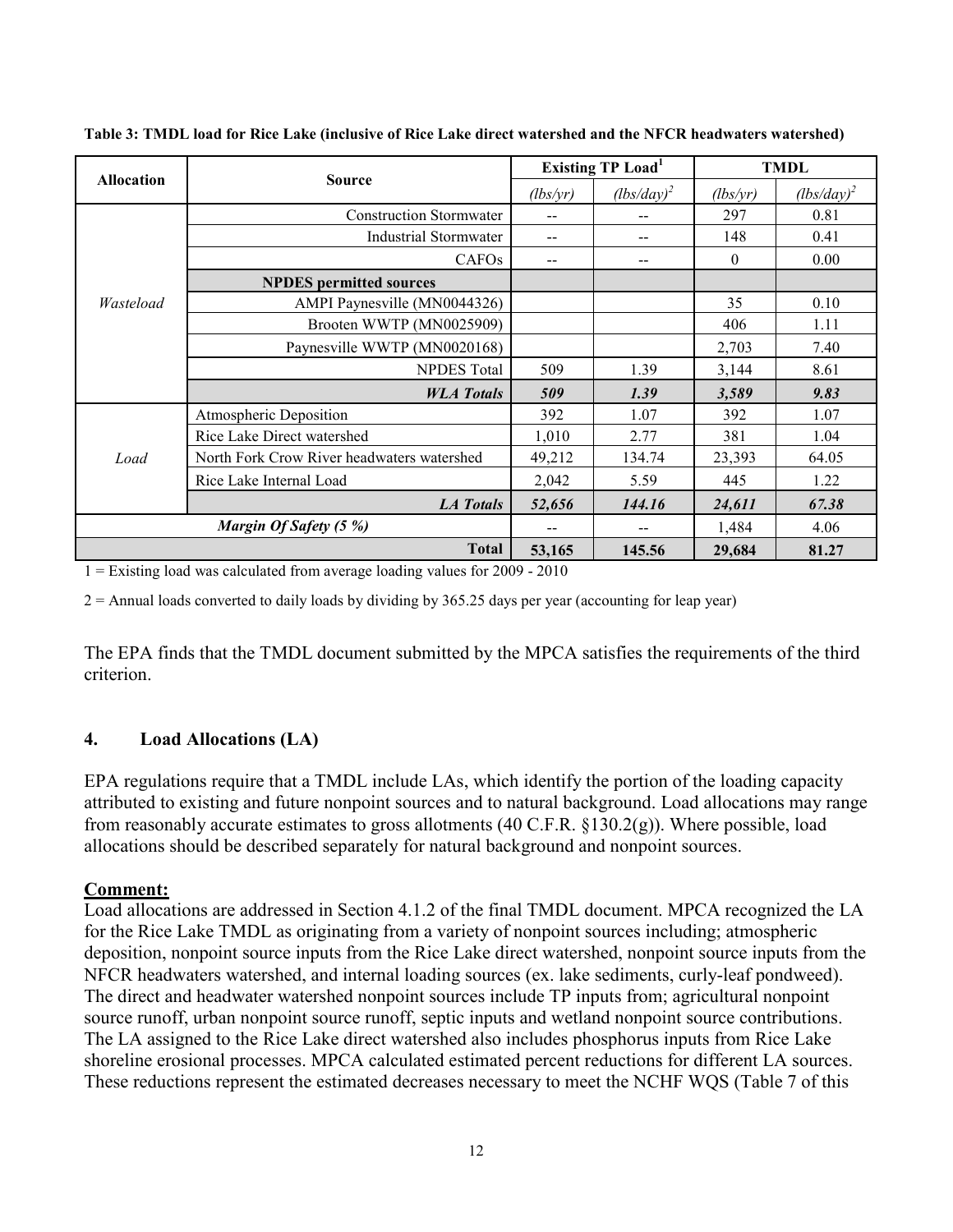Decision Document). The reductions necessary from nonpoint sources ranged from 52% to 78%. EPA finds the MPCA's approach for calculating the LA to be reasonable.

The EPA finds that the TMDL document submitted by the MPCA satisfies the requirements of the fourth criterion.

## **5. Wasteload Allocations (WLAs)**

EPA regulations require that a TMDL include WLAs, which identify the portion of the loading capacity allocated to individual existing and future point source(s) (40 C.F.R. §130.2(h), 40 C.F.R. §130.2(i)). In some cases, WLAs may cover more than one discharger, e.g., if the source is contained within a general permit.

The individual WLAs may take the form of uniform percentage reductions or individual mass based limitations for dischargers where it can be shown that this solution meets WQSs and does not result in localized impairments. These individual WLAs may be adjusted during the NPDES permitting process. If the WLAs are adjusted, the individual effluent limits for each permit issued to a discharger on the impaired water must be consistent with the assumptions and requirements of the adjusted WLAs in the TMDL. If the WLAs are not adjusted, effluent limits contained in the permit must be consistent with the individual WLAs specified in the TMDL. If a draft permit provides for a higher load for a discharger than the corresponding individual WLA in the TMDL, the State/Tribe must demonstrate that the total WLA in the TMDL will be achieved through reductions in the remaining individual WLAs and that localized impairments will not result. All permittees should be notified of any deviations from the initial individual WLAs contained in the TMDL. EPA does not require the establishment of a new TMDL to reflect these revised allocations as long as the total WLA, as expressed in the TMDL, remains the same or decreases, and there is no reallocation between the total WLA and the total LA.

# **Comment:**

MPCA assigned WLAs to three NPDES permitted facilities within the NFCR headwaters watershed, and to general NPDES construction and industrial stormwater permits. All three NPDES permitted facilities have a 1,000 µg/L phosphorus concentration limit and currently discharge below their permitted TP load (Table 4 of this Decision Document). The MPCA estimated a combined existing TP load from these facilities at 509 lbs TP/year (1.4 lbs TP /day), while their NPDES permits allowed them to discharge at 3,144 lbs TP/year (8.6 lbs TP/day). The WLA assigned to these three facilities was set at their effluent permit limits, 3,144 lbs TP/year (8.6 lbs/day).

| <b>Facility</b>         | <b>Permit ID</b> | <b>Total Phosphorus</b><br><b>Average TP</b><br>concentration from<br>Concentration<br>DMR <sup>1</sup><br>Limit |               | <b>TMDL</b><br><b>Allocated</b><br>Load | <b>TMDL</b><br><b>Allocated</b><br>Load |
|-------------------------|------------------|------------------------------------------------------------------------------------------------------------------|---------------|-----------------------------------------|-----------------------------------------|
|                         |                  | $TP(\mu g/L)$                                                                                                    | $TP(\mu g/L)$ | TP (lbs/year)                           | TP (lbs/day)                            |
| <b>AMPI</b> Paynesville | MN0044326-SD-1   | 1.000                                                                                                            | 100           | 35                                      | 0.10                                    |
| Brooten WWTP            | MN0025909-SD-1   | 000.1                                                                                                            | 704           | 406                                     | 1.11                                    |
| Paynesville WWTP        | MN0020168-SD-1   | 1.000                                                                                                            | 115           | 2,703                                   | 7.40                                    |
|                         |                  |                                                                                                                  | $Total =$     | 3.144                                   | 8.61                                    |

|  | Table 4: North Fork Crow River headwaters watershed NPDES permitted sources |
|--|-----------------------------------------------------------------------------|
|  |                                                                             |

1 = Discharge Monitoring Report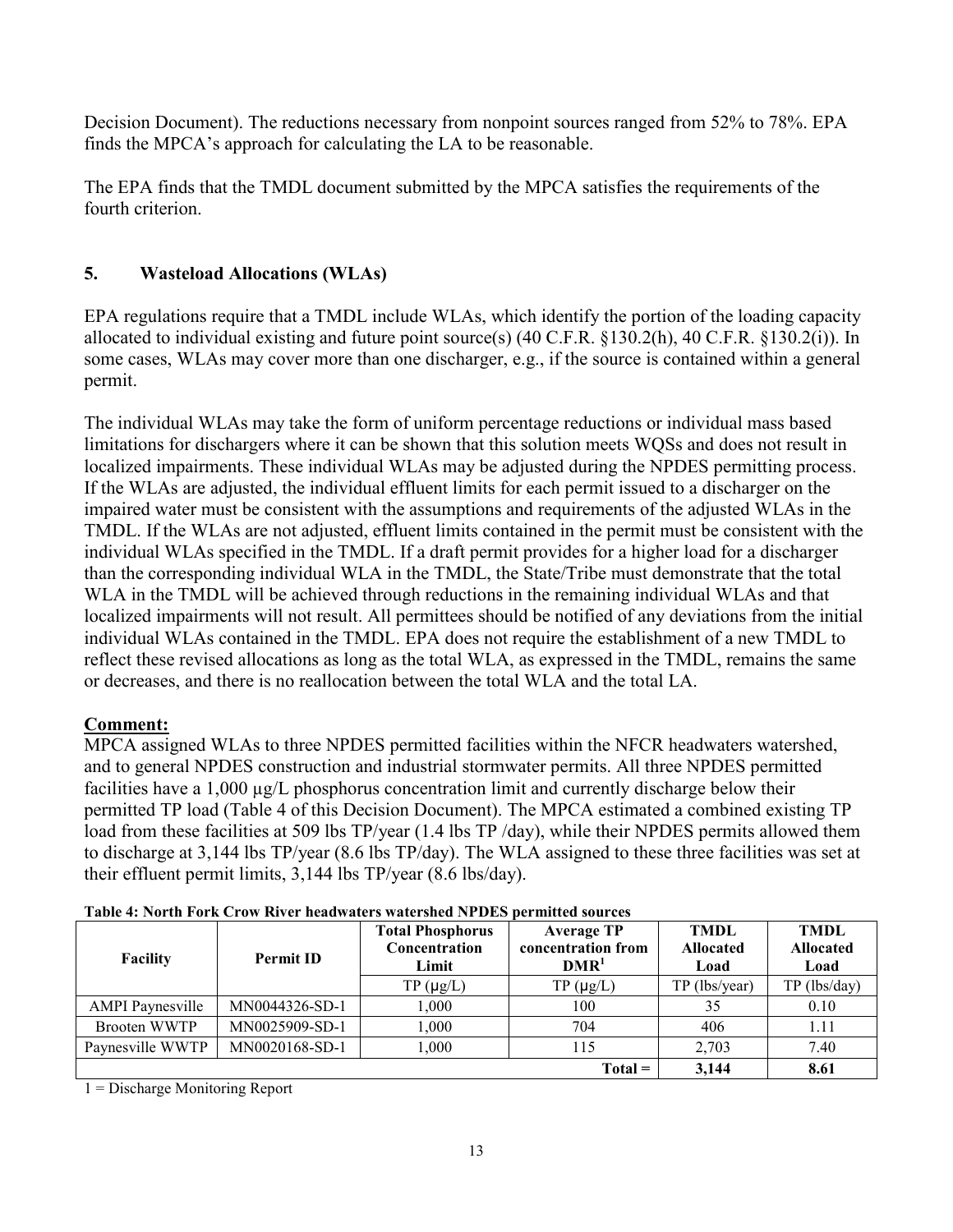WLA assigned to construction stormwater was 297 lbs TP/year (0.81 lbs TP/day). This estimate was calculated based on the percentage of land under construction within the Rice Lake watershed. MPCA reviewed active construction stormwater permits within the Rice Lake watershed and determined that less than 1% of the watershed area was land which was covered under a construction stormwater permit. To generate the WLA assigned to construction stormwater, the MPCA rounded the construction stormwater estimate up to 1% of the land area and applied this 1% estimate to the loading capacity (29,684 lbs TP/year), which was approximately 297 lbs TP/year (0.8 lbs TP/day). The rounding up to 1% also provided a small amount of reserve capacity for potential additional future development activities within the Rice Lake watershed. The list of Rice Lake construction stormwater permits are found in Table 5 of this Decision Document.

The MPCA found one industrial stormwater permit within the Rice Lake watershed (Table 5 of this Decision Document). The WLA for this facility was set at 0.5 % of the loading capacity (29,684 lbs TP/year), which was approximately 148 lbs TP/year (0.4 lbs TP/day) allocated for industrial stormwater permits.

| <b>Name</b>                                              | <b>Permit ID</b> | <b>Type</b>                              | Watershed                     | Date<br><b>Established</b> |
|----------------------------------------------------------|------------------|------------------------------------------|-------------------------------|----------------------------|
| 2010 Street & Utility Improvements CSW                   | C00029777        | Construction<br>Stormwater Permit        | NFCR headwaters<br>watershed  | 5/6/2010                   |
| Industrial Drive (000193-08002-0) Redwood<br>Falls       | C00027958        | Construction<br>Stormwater Permit        | NFCR headwaters<br>watershed  | 6/23/2009                  |
| SP 3408-15 (TH 23) Paynesville - CSW                     | C00029336        | Construction<br>Stormwater Permit        | NFCR headwaters<br>watershed  | 3/18/2010                  |
| SP 7318-36 (TH 71) Bridge 73045 Belgrade -<br><b>CSW</b> | C00027819        | Construction<br>Stormwater Permit        | NFCR headwaters<br>watershed  | 6/4/2009                   |
| Voss Plumbing - Paynesville - CSW                        | C00029006        | Construction<br><b>Stormwater Permit</b> | NFCR headwaters<br>watershed  | 11/5/2009                  |
| <b>Holly Estates CSW</b>                                 | C00028080        | Construction<br>Stormwater Permit        | Rice Lake direct<br>watershed | 7/6/2009                   |
| Paynesville Auto Parts & Services - SW                   | A00002281        | Industrial<br>Stormwater Permit          | NFCR headwaters<br>watershed  | 7/13/1998                  |

**Table 5: Construction and Industrial stormwater permits within the Rice Lake direct watershed and the North Fork Creek River headwaters watershed** 

MPCA found no MS4 permits within the Rice Lake direct watershed or NFCR headwaters watersheds. MPCA identified 365 permitted animal feedlot operations within the Rice Lake watershed. Seven of the 365 were classified as CAFOs. CAFOs and other feedlots are generally not allowed to discharge to waters of the State (Minnesota Rule 7020.2003). CAFOs were assigned a WLA of zero (WLA = 0).

**Table 6: Permitted CAFO facilities in the Rice Lake direct watershed and the North Fork Creek River headwaters watershed** 

| Fype        | <b>Permit ID</b> | Watershed                  | <b>Total Animal Units</b> |
|-------------|------------------|----------------------------|---------------------------|
| CAFO        | 145-75594        | Rice Lake direct watershed | 2540                      |
| CAFO        | 067-50005        | NFCR headwaters watershed  | 1260                      |
| <b>CAFO</b> | 067-50006        | NFCR headwaters watershed  | 1290                      |
| CAFO        | 067-50007        | NFCR headwaters watershed  | 1620                      |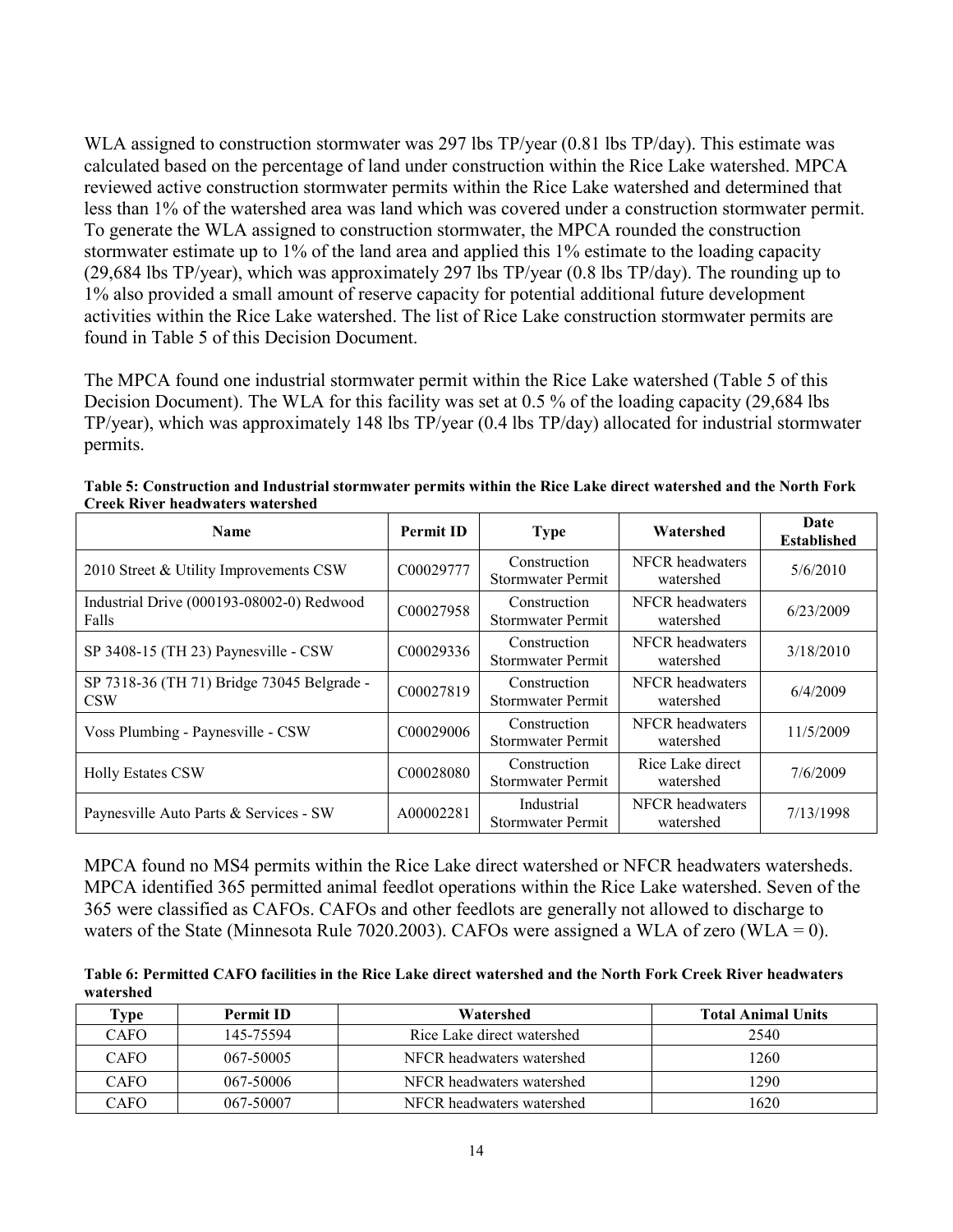| $\bigcirc$ AFO | 067-61243  | NFCR headwaters watershed | 121 <sup>c</sup><br>ل 1 کے ا |
|----------------|------------|---------------------------|------------------------------|
| CAFO           | 145-75190  | NFCR headwaters watershed | 1595                         |
| CAFO           | (45-75199) | NFCR headwaters watershed | 1065                         |

EPA finds the MPCA's approach for calculating the WLA to be reasonable.

The EPA finds that the TMDL document submitted by the MPCA satisfies the requirements of the fifth criterion.

## **6. Margin of Safety (MOS)**

The statute and regulations require that a TMDL include a margin of safety (MOS) to account for any lack of knowledge concerning the relationship between load and wasteload allocations and water quality  $(CWA \S 303(d)(1)(C), 40 C.F.R. \S 130.7(c)(1))$ . EPA's 1991 TMDL Guidance explains that the MOS may be implicit, i.e., incorporated into the TMDL through conservative assumptions in the analysis, or explicit, i.e., expressed in the TMDL as loadings set aside for the MOS. If the MOS is implicit, the conservative assumptions in the analysis that account for the MOS must be described. If the MOS is explicit, the loading set aside for the MOS must be identified.

## **Comment:**

Section 4.1.4 of the final TMDL submittal outlines the Margin of Safety used in the Rice Lake TMDL. An explicit MOS of 5.0% of the loading capacity (29,684 lbs TP/year) was utilized in the Rice Lake TMDL to account for annual variability and uncertainty in the model outputs. The MOS for the Rice Lake TMDL was calculated to be 1,484 lbs TP/year (4.1 lbs TP/day). The MPCA believes that using a MOS of 1,484 lbs TP/year (4.1 lbs TP/day) will aid to offset the environmental variability in phosphorus loading to Rice Lake and will allow Rice Lake to meet the NCHF eutrophication WQS.

In addition, MCPA incorporated the following conservative assumptions into the BATHTUB modeling and analysis:

- The Canfield-Bachmann model utilizes a database of TP loading values which were collected in reference lakes within the NCHF. Loading values used in the BATHTUB modeling efforts were predicted values, specifically internal loading predicted loads and direct watershed predicted loads (i.e. those loads which contributes TP to Rice Lake and impact water quality). The MPCA explained that the predicted loads from the Canfield-Bachmann model overestimated the actual loads for Rice Lake. This overestimate provided an additional element of MOS to the loading estimate resulting in a load estimate which was greater than the actual load necessary to attain WQS.
- To attain the NCHF WQS, the Rice Lake TMDL required the Rice Lake direct watershed tributaries to attain an average TP concentration of 100 µg/L. The 100 µg/L TP concentration was set as the target concentration for tributary inputs because the MPCA anticipated the eventual passing of the its proposed river and stream nutrient TP concentration criterion of 100  $\mu$ g/L. The MPCA expects this new standard to be passed in the near future. The BATHTUB modeling efforts indicated that direct watershed tributary concentrations could be as high as 150 µg/L, and Rice Lake would still meet WQS. Thus, using the river and stream TP concentration of 100 µg/L provided an addition element of MOS for the Rice Lake TMDL.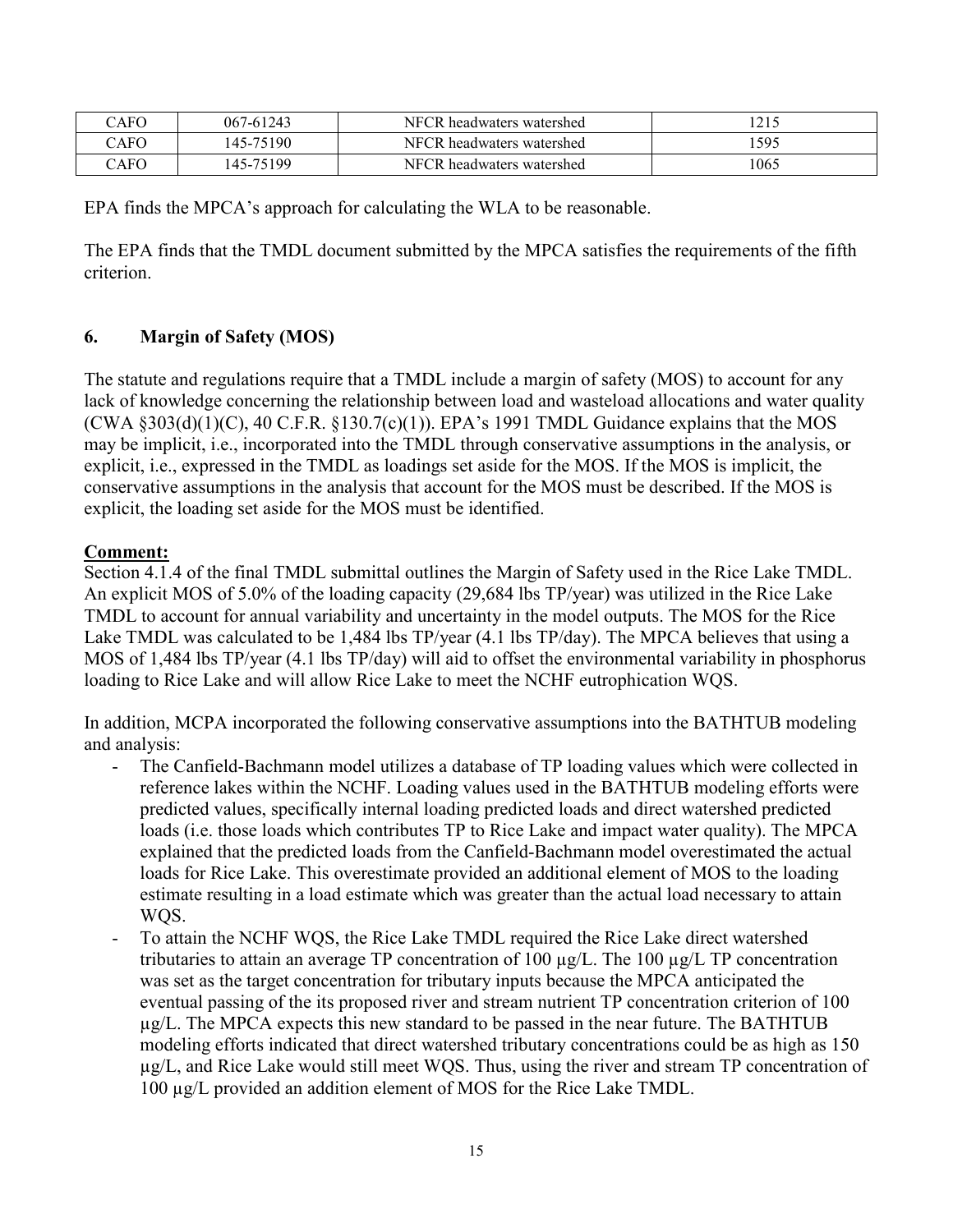- The MPCA asserted that achieving the necessary runoff reductions from Rice Lake direct watershed tributaries would result in a relatively higher reduction of soluble phosphorus inputs to Rice Lake. Soluble phosphorus is added via animal wastes, fertilizers and septic discharges, and has a significant impact on lake algal productivity. Eliminating this phosphorus source will aid in eliminating algal productivity in Rice Lake.
- The calibration and validation processes of the BATHTUB model also functioned to reduce error from erroneous assumptions made in the modeling process.

The EPA finds that the TMDL document submitted by the MPCA contains an appropriate MOS satisfying the requirements of the sixth criterion.

### **7. Seasonal Variation**

The statute and regulations require that a TMDL be established with consideration of seasonal variations. The TMDL must describe the method chosen for including seasonal variations.  $(CWA §303(d)(1)(C), 40 C.F.R. §130.7(c)(1)).$ 

### **Comment:**

Seasonal variation was considered in this TMDL as described in Section 4.4 of the final TMDL document. The nutrient targets employed in the Rice Lake TMDL were based on the average nutrient values collected during the growing season (June 1 to September 30). The water quality targets were designed to meet the NCHF eutrophication WQS during the period of the year where the frequency and severity of algal growth is the greatest.

The Minnesota eutrophication standards state that total phosphorus WQS are defined as the mean concentration of phosphorus values measured during the growing season. In the Rice Lake phosphorus TMDL, the LA and WLA estimates were calculated from modeling efforts which incorporated mean growing season total phosphorus values. Nutrient loading capacities were set in the TMDL development process to meet the WQS during the most critical period. The mid-late summer time period is typically when eutrophication standards are exceeded and water quality in Rice Lake is deficient. By calibrating the modeling efforts to protect these waterbodies during the worst water quality conditions of the year, it is assumed that the loading capacities established by the TMDLs will be protective of water quality during the remainder of the calendar year (October through May).

The EPA finds that the TMDL document submitted by the MPCA satisfies the requirements of the seventh criterion.

#### **8. Reasonable Assurance**

When a TMDL is developed for waters impaired by point sources only, the issuance of a NPDES permit(s) provides the reasonable assurance that the wasteload allocations contained in the TMDL will be achieved. This is because 40 C.F.R. 122.44(d)(1)(vii)(B) requires that effluent limits in permits be consistent with, "the assumptions and requirements of any available wasteload allocation" in an approved TMDL.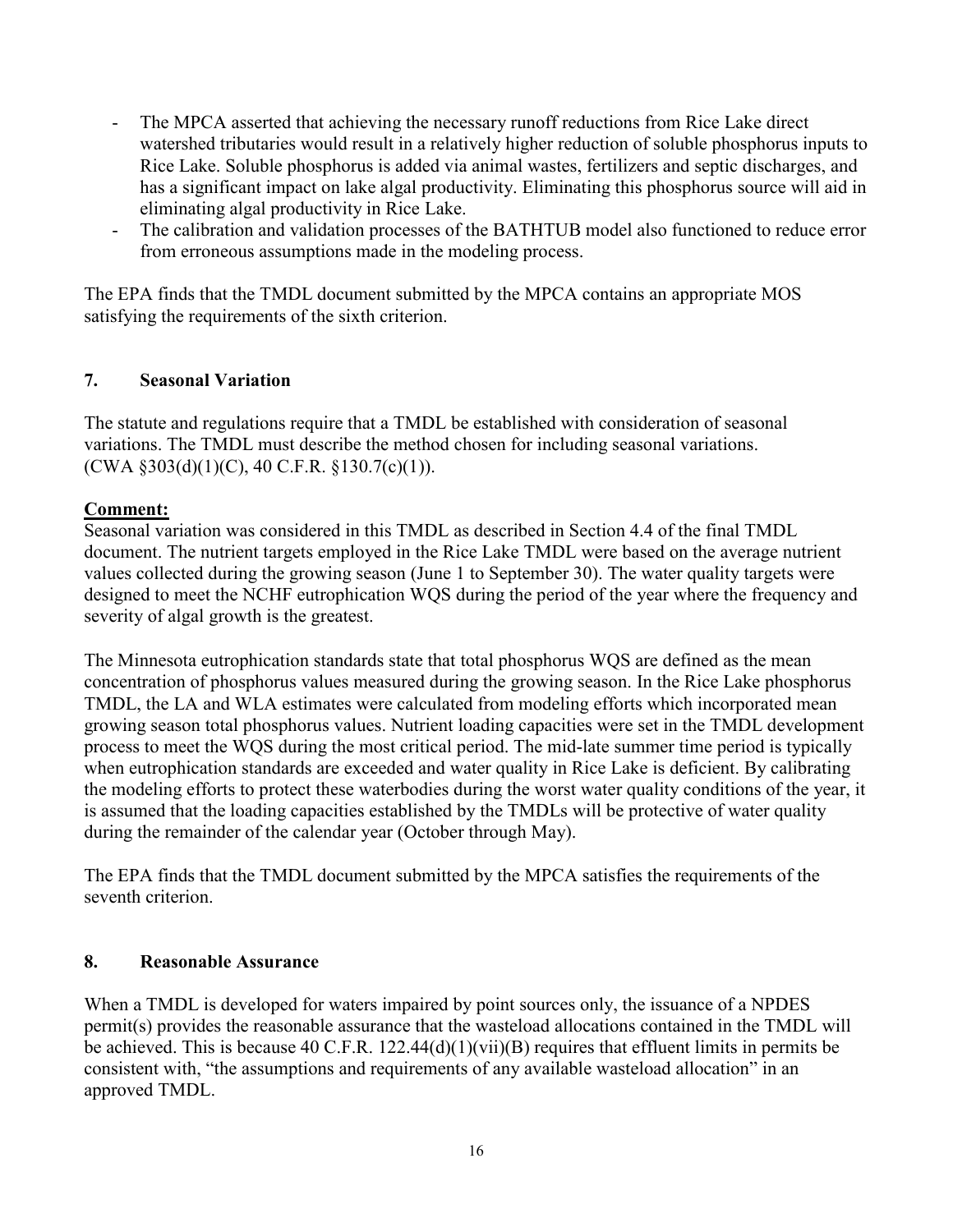When a TMDL is developed for waters impaired by both point and nonpoint sources, and the WLA is based on an assumption that nonpoint source load reductions will occur, EPA's 1991 TMDL Guidance states that the TMDL should provide reasonable assurances that nonpoint source control measures will achieve expected load reductions in order for the TMDL to be approvable. This information is necessary for EPA to determine that the TMDL, including the load and wasteload allocations, has been established at a level necessary to implement water quality standards.

EPA's August 1997 TMDL Guidance also directs Regions to work with States to achieve TMDL load allocations in waters impaired only by nonpoint sources. However, EPA cannot disapprove a TMDL for nonpoint source-only impaired waters, which do not have a demonstration of reasonable assurance that LAs will be achieved, because such a showing is not required by current regulations.

### **Comment:**

The Rice Lake phosphorus TMDL outlines reasonable assurance activities in Section 7.0 of the final TMDL document. There are several groups which will have a role in ensuring that phosphorus reductions in the Rice Lake watershed move forward in the coming years. The following groups will work closely with one another to ensure that TP reduction efforts are being implemented within the Rice Lake watershed; the North Fork Crow River Watershed District (NFCRWD), the Crow River Organization of Water (CROW), the Stearns County Soil and Water Conservation District (SWCD), the Kandiyohi County SWCD, the Pope County SWCD, and the Rice Lake Association (RLA).

The implementation strategies and nutrient reduction goals discussed in the Rice Lake TMDL are consistent with the objectives outlined in the Stearns County and NFCRWD watershed management plans. The reasonable assurance practices discussed in the final TMDL document will be implemented over the next several years. Best Management Practices (BMPs) will be employed within the Rice Lake direct watershed and the NFCR headwaters watershed, to target nutrient reductions efforts.

Various funding mechanisms will be utilized to execute the recommendations made in the implementation section of this TMDL. An implementation plan based on the recommendations from the Rice Lake TMDL will be finalized within one year of the approval of the Rice Lake TMDL. Funding for these efforts will be a mixture of local, state and federal funding vehicles. Local funding may be through SWCD cost-share funds, Natural Resources Conservation Service (NRCS) cost-share funds, and NFCRWD and CROW cost-share funds.

Federal funding, via the Section 319 grants program, may provide money to implement voluntary nonpoint source programs within the Rice Lake watershed. State efforts may be via Clean Water Legacy Act (CWLA) grant money and the Minnesota Clean Water Partnership program.

Clean Water Legacy Act: The CWLA is a statute passed in Minnesota in 2006 for the purposes of protecting, restoring, and preserving Minnesota water. The CWLA provides the process to be used in Minnesota to develop TMDL implementation plans, which detail the restoration activities needed to achieve the allocations in the TMDL. The TMDL implementation plans are required by the State to obtain funding from the Clean Water Fund. The Act discusses how MPCA and the involved public agencies and private entities will coordinate efforts regarding land use, land management, water management, etc. Cooperation is also expected between agencies and other entities regarding planning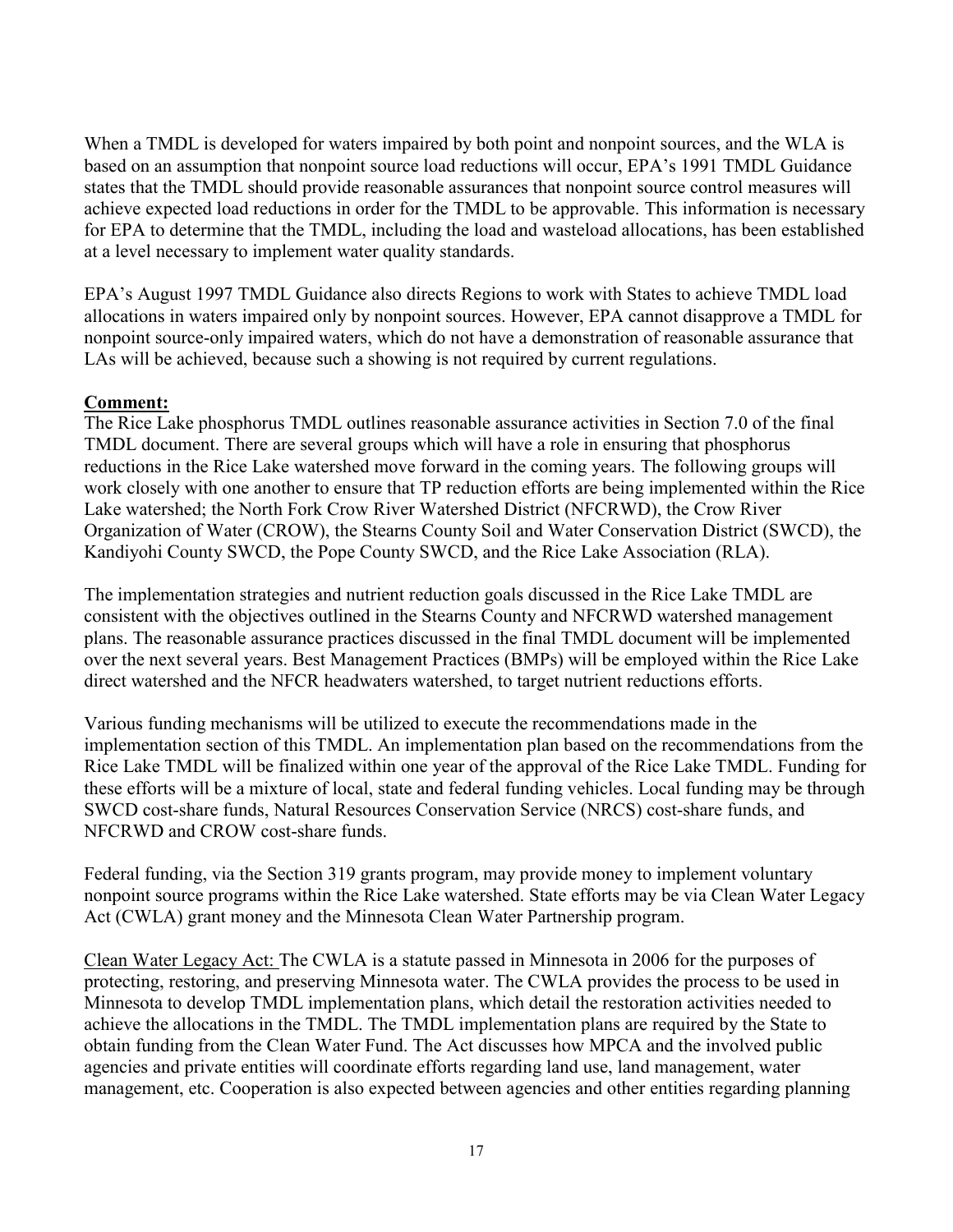efforts, and various local authorities and responsibilities. This would also include informal and formal agreements to jointly use technical, educational, and financial resources. MPCA expects the implementation plans to be developed within a year of TMDL approval.

The CWLA also provides details on public and stakeholder participation, and how the funding will be used. The implementation plans are required to contain ranges of cost estimates for point and nonpoint source load reductions, as well as monitoring efforts to determine effectiveness. MPCA has developed guidance on what is required in the implementation plans (Implementation Plan Review Combined Checklist and Comment, MPCA), which includes cost estimates, general timelines for implementation, and interim milestones and measures. The Minnesota Board of Soil and Water Resources administers the Clean Water Fund as well, and has developed a detailed grants policy explaining what is required to be eligible to receive Clean Water Fund money (FY '11 Clean Water Fund Competitive Grants Policy; Minnesota Board of Soil and Water Resources, 2011).

Reasonable assurance that the WLA set forth will be implemented is provided by regulatory actions. According to 40 CFR 122.44(d)(1)(vii)(B), NPDES permit effluent limits must be consistent with assumptions and requirements of all WLAs in an approved TMDL. MPCA's stormwater program and the NPDES permit program are some of the implementing programs for ensuring effluent limits are consistent with the TMDL. The NPDES program requires construction and industrial sites to create a Stormwater Pollution Prevention Plan (SWPPP) that summarizes how stormwater will be minimized from the site.

Under the MPCA's Stormwater General Permit, managers of sites under construction or industrial stormwater permits, must review the adequacy of local SWPPPs to ensure that each plan meets WLA set in the Rice Lake TMDL. In the event that the SWPPP does not meet the WLA, the SWPPP will need to be modified within 18-months of the approval of the TMDL by the U.S. EPA. This applies to sites under the MPCA's general industrial stormwater permit (*General Permit for Construction Sand and Gravel (MNG49000)*). Additionally, the NFCRWD, under Minnesota Statue 103D, maintains a set of rules meant to govern land development and redevelopment for urban use. These rules require developers and municipalities to provide water quality treatment for any new impervious surfaces, and in some cases, for alterations to existing impervious surfaces.

Table 7 of this Decision Document shows the current estimated TP load allocated to nonpoint sources, the TMDL allocated load (due to inputs from nonpoint sources) and the reduction required to meet WQS.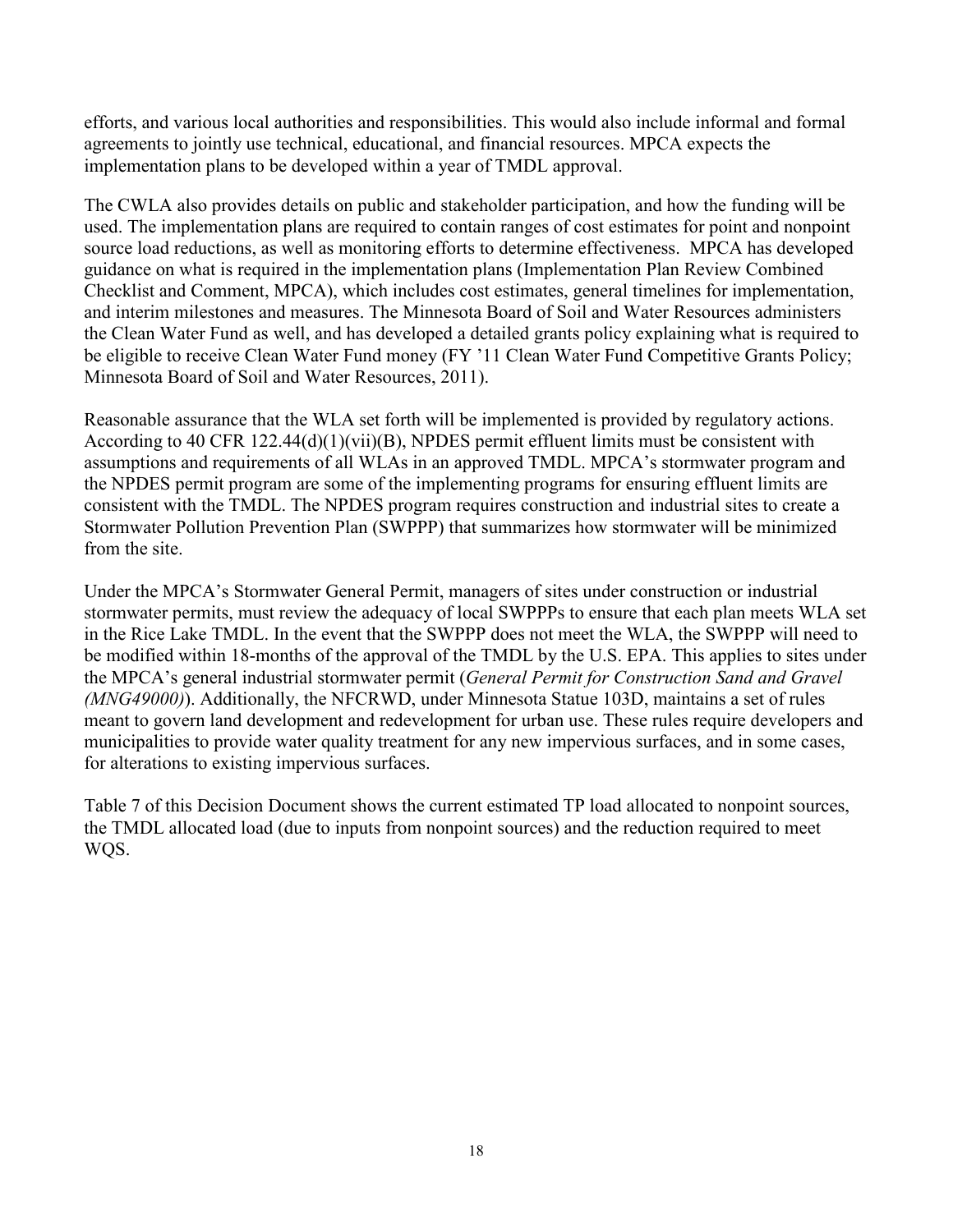| <b>Allocation</b><br>Wasteload<br>Load | <b>Source</b>                   | Existing TP Load <sup>1</sup> |               | <b>TMDL</b> |               | <b>Load Reduction</b> |                       |
|----------------------------------------|---------------------------------|-------------------------------|---------------|-------------|---------------|-----------------------|-----------------------|
|                                        |                                 | (lbs/vr)                      | $(lbs/day)^2$ | (lbs/vr)    | $(lbs/day)^2$ | (lbs/yr)              | Percent               |
|                                        | <b>Construction Stormwater</b>  |                               |               | 297         | 0.81          | --                    | --                    |
|                                        | <b>Industrial Stormwater</b>    | $- -$                         |               | 148         | 0.41          | $- -$                 | --                    |
|                                        | CAFO <sub>s</sub>               |                               |               | 0           | 0.00          | --                    | --                    |
|                                        | NPDES point sources             | 509                           | 1.39          | 3,144       | 8.61          | $- -$                 |                       |
|                                        | <b>WLA</b> Totals               | 509                           | 1.39          | 3,589       | 9.83          | $\theta$              | $\boldsymbol{\theta}$ |
|                                        | Atmospheric                     | 392                           | 1.07          | 392         | 1.07          | $\theta$              | 0%                    |
|                                        | Direct watershed                | 1,010                         | 2.77          | 381         | 1.04          | 629                   | 62%                   |
|                                        | North Fork Crow River watershed | 49,212                        | 134.74        | 23,393      | 64.05         | 25,819                | 52%                   |
|                                        | Internal Load                   | 2,042                         | 5.59          | 445         | 1.22          | 1,597                 | 78%                   |
|                                        | <b>LA Totals</b>                | 52,656                        | 144.16        | 24,611      | 67.38         | 28,045                | 53%                   |
| <b>Margin Of Safety</b>                |                                 |                               |               | 1,484       | 4.06          | $- -$                 | --                    |
|                                        | <b>Total</b>                    | 53,165                        | 145.56        | 29,684      | 81.27         | 28,045                | 53%                   |

**Table 7: TMDL load for Rice Lake** 

1 = Existing load was calculated from average loading values for 2009 - 2010

 $2 =$  Annual loads converted to daily loads by dividing by 365.25 days per year (accounting for leap year)

The EPA finds that this criterion has been adequately addressed.

### **9. Monitoring Plan to Track TMDL Effectiveness**

EPA's 1991 document, *Guidance for Water Quality-Based Decisions: The TMDL Process* (EPA 440/4- 91-001), recommends a monitoring plan to track the effectiveness of a TMDL, particularly when a TMDL involves both point and nonpoint sources, and the WLA is based on an assumption that nonpoint source load reductions will occur. Such a TMDL should provide assurances that nonpoint source controls will achieve expected load reductions and, such TMDL should include a monitoring plan that describes the additional data to be collected to determine if the load reductions provided for in the TMDL are occurring and leading to attainment of water quality standards.

#### **Comment:**

The final TMDL document outlines the water monitoring efforts in the Rice Lake watershed. Water quality monitoring is a critical component of the adaptive management strategy employed as part of the Rice Lake implementation plan. Water quality information will aid watershed managers in understanding how BMP phosphorus removal efforts are impacting water quality within the direct Rice Lake watershed and the NFCR headwaters watershed. Water quality monitoring combined with an annual review of BMP efficiency will provide information on the success or failure of BMP systems designed to reduce nutrient loading into Rice Lake. Watershed managers will have the opportunity to reflect on the progress or lack of progress, and will have the opportunity to change course if progress is unsatisfactory.

Annual water quality monitoring is expected to continue on Rice Lake. Annual measurements of; dissolved oxygen, temperature, total phosphorus, chlorophyll-a, Secchi depth, and total Kjeldhal nitrogen, will be completed within Rice Lake. The MPCA also expects to continue to collect data from their NFCR inflow monitoring station (S001-510). Data from both of these efforts will inform local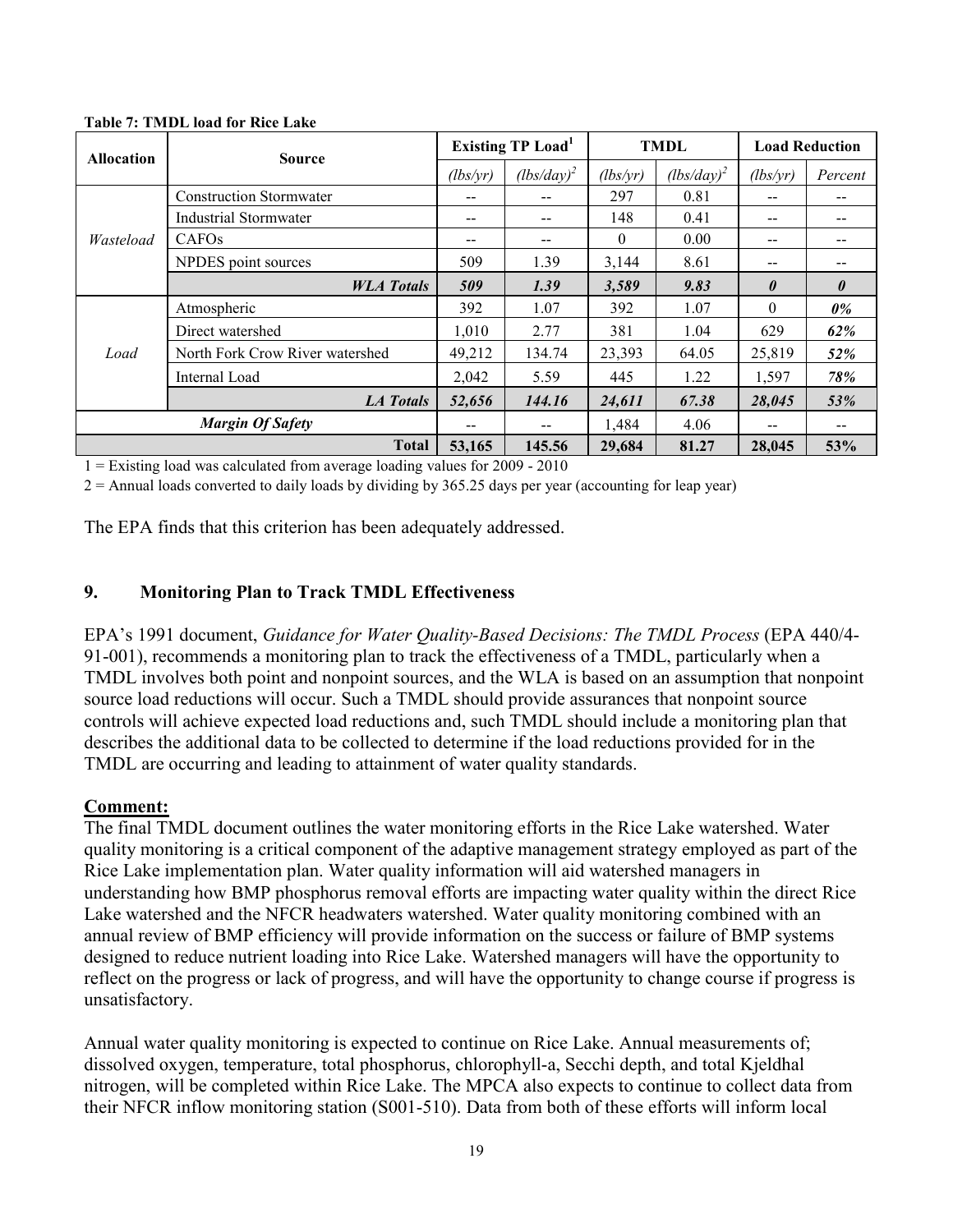watershed managers on the success of nutrient reduction efforts within the direct watershed and NFCR watershed above Rice Lake.

The EPA finds that this criterion has been adequately addressed.

## **10. Implementation**

EPA policy encourages Regions to work in partnership with States/Tribes to achieve nonpoint source load allocations established for 303(d)-listed waters impaired by nonpoint sources. Regions may assist States/Tribes in developing implementation plans that include reasonable assurances that nonpoint source LAs established in TMDLs for waters impaired solely or primarily by nonpoint sources will in fact be achieved. In addition, EPA policy recognizes that other relevant watershed management processes may be used in the TMDL process. EPA is not required to and does not approve TMDL implementation plans.

## **Comment:**

Implementation strategies are outlined in Section 6.0 of the final TMDL document. The MPCA presented a variety of possible implementation activities which could be undertaken within the Rice Lake watershed. The Rice Lake TMDL estimated that nonpoint source inputs from the Rice Lake direct watershed necessitated a 62% phosphorus reduction in order for Rice Lake to meet WQS. Additionally, nonpoint source inputs from the NFCR watershed necessitated a 52% phosphorus reduction in order for Rice Lake to attain WQS. These reduction goals will be met via components of the following strategies:

*Protection and restoration of high-value wetlands:* The MPCA explained that there are numerous highvalue wetlands within the NFCR headwaters watershed. MPCA recommends protecting these high-value wetlands from unnecessary stormwater introductions, which could potentially turn wetland areas from nutrient sinks to nutrient sources. Additionally, addressing those wetlands which are discharging phosphorus into Rice Lake will aid in the reduction of nonpoint source loads.

*Increased infiltration and filtration within the direct and NFCR watersheds:* Reducing nutrient loading to Rice Lake can involve increasing infiltration and filtration of precipitation and precipitation derived stormwater. This can be accomplished through creating infiltration areas (rain gardens, bioretention swales, etc.), removing tile lines from agricultural fields, and incorporating lake shore buffer areas and vegetated swales.

*Manure management (feedlot and manure stockpile runoff controls):* Manure has been identified as a potential source of nutrients. Nutrients derived from manure can be transported to surface waterbodies via stormwater runoff. Nutrient laden water can also leach into groundwater resources. Improved strategies in the collection, storage and management of manure can minimize impacts of nutrients entering the surface and groundwater system. Repairing manure storage facilities or building roofs over manure storage areas may decrease the amount of nutrients in stormwater runoff.

*Pasture management and agricultural reduction strategies:* These strategies involve reducing nutrient transport from fields and minimizing soil loss. Specific practices would include; erosion control through conservation tillage, reduction of winter spreading of fertilizers, elimination of fertilizer spreading near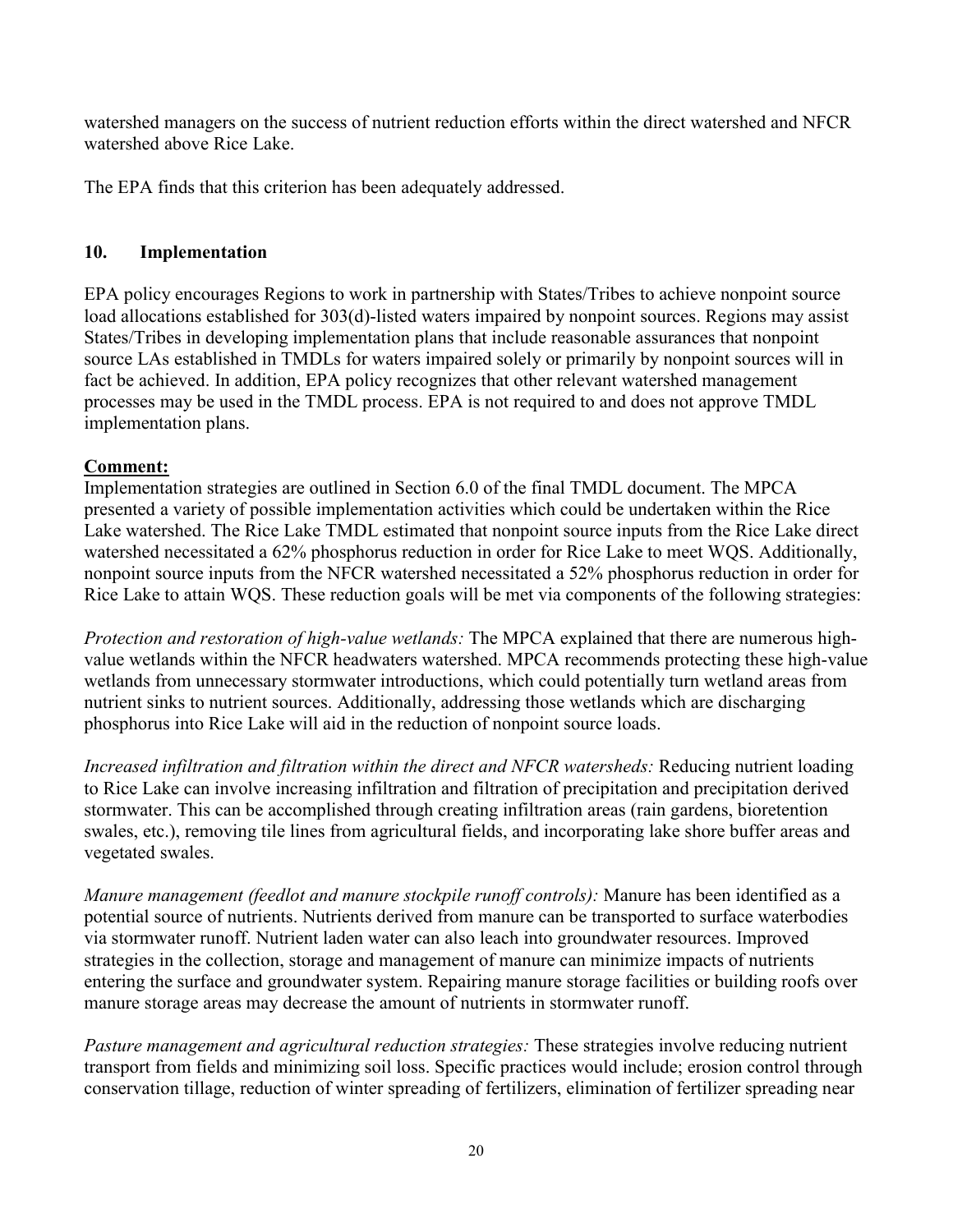open inlets and sensitive areas, installation of stream and lake shore buffer strips, streambank stabilization practices (gully stabilization and installation of fencing near streams), and nutrient management planning.

*Septic Field Maintenance:* Septic systems are not believed to be a major source of nutrients to Rice Lake, but failing systems should be addressed within the watershed. Local septic management programs and educational opportunities can aid in the reduction of septic pollution. Educating the public on proper septic maintenance, finding and eliminating illicit discharges, and repairing failing systems could lessen the impacts of septic derived nutrients inputs into the Rice Lake watershed.

*Urban/Residential Nutrient Reduction Strategies:* These strategies involve reducing stormwater runoff from lakeshore homes and other residences within the Rice Lake watershed. These practices would include; rain gardens, lawn fertilizer reduction, lake shore buffer strips, vegetation management and replacement of failing septic systems. Water quality educational programs could also be utilized to inform the general public on nutrient reduction efforts and their impact on water quality.

*Shoreline restoration activities:* Property owners with yards extending to the shoreline should be encouraged to restore the immediate shoreline with native plants and create buffer areas to capture runoff and prevent erosion. The NFCRWD is expected to work with landowners to naturalize shoreline through their Water Quality Cost-Share program.

*Internal Loading Reduction Strategies:* Internal nutrient loads will also need to be addressed to meet the TMDL allocations outlined in the Rice Lake TMDL. MPCA recommends that before any strategy is put into action, an intensive technical review, to evaluate the costs and feasibility of internal load reduction options should be completed. Several options should be considered to manage internal load inputs from Rice Lake.

- *Alum Treatment:* The addition of aluminum sulfate to permanently bind phosphorus into the lake bottom sediments. This would decrease phosphorus releases from sediments in Rice Lake, brought on by anoxic conditions in the water column.
- *Hypolimnetic Withdrawal:* The removal of the phosphorus rich bottom waters (hypolimnion). This water could potentially be treated and returned to Rice Lake.
- *Hypolimnetic Aeration:* Aeration of the hypolimnion to prevent the formation of anoxic conditions within the bottom waters of Rice Lake. Aerators could be placed near the bottom of the lake to maintain oxygenated conditions within the bottom waters.
- *Redesigning boating traffic patterns:* To limit boat operation in shallow or vegetated areas which may resuspend phosphorus from lake bottom sediments.
- *Management of fish populations:* Monitor and manage fish populations to maintain healthy game fish populations and reduce rough fish (i.e. carp, bullheads, fathead minnows) populations.
- *Vegetation management:* Improved management of in-lake vegetation in order to limit phosphorus loading and to increase water clarity. Controlling the vitality of curly-leaf pondweeds via chemical treatments (herbicide applications) will reduce one of the significant sources of internal loading, the senescence of curly-leaf plants in the summer months.

*Public Education Efforts:* Public programs will be developed to provide guidance to the general public on nutrient reduction efforts and their impact on water quality. These educational efforts could also be used to inform the general public on what they can do to protect the overall health of Rice Lake. The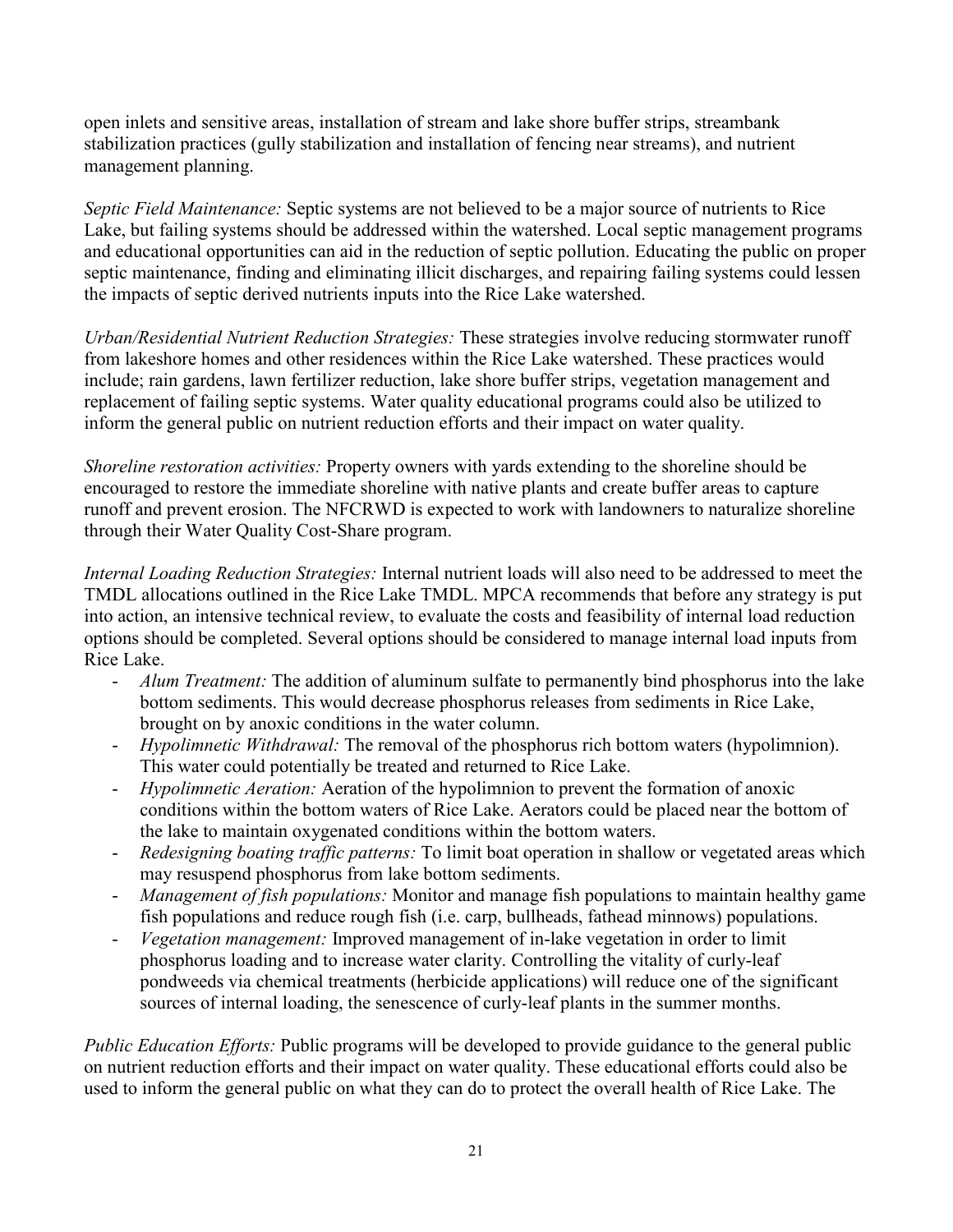NFCRWD could mail annual newsletters to local property owners encouraging them to visit the NFCRWD website or to consult information within the newsletter which would outline nutrient reduction strategies.

The EPA finds that this criterion has been adequately addressed. The EPA reviews but does not approve implementation plans.

## **11. Public Participation**

EPA policy is that there should be full and meaningful public participation in the TMDL development process. The TMDL regulations require that each State/Tribe must subject calculations to establish TMDLs to public review consistent with its own continuing planning process (40 C.F.R. §130.7(c)(1)(ii)). In guidance, EPA has explained that final TMDLs submitted to EPA for review and approval should describe the State's/Tribe's public participation process, including a summary of significant comments and the State's/Tribe's responses to those comments. When EPA establishes a TMDL, EPA regulations require EPA to publish a notice seeking public comment (40 C.F.R. §130.7(d)(2)).

Provision of inadequate public participation may be a basis for disapproving a TMDL. If EPA determines that a State/Tribe has not provided adequate public participation, EPA may defer its approval action until adequate public participation has been provided for, either by the State/Tribe or by EPA.

## **Comment:**

The public participation section of the TMDL submittal is found in Section 5.0 of the final TMDL document. Through the development of the Rice Lake TMDL the public was given various opportunities to participate in the TMDL process. The MPCA encouraged public participation through public meetings and small group discussions. The MPCA worked with members of the RLA and NFCRWD board to solicit their input for potential implementation strategies. Members from these two stakeholder groups will ultimately be responsible for the implementation efforts within the Rice Lake watershed. The MPCA met with these two stakeholder groups from 2009 to 2011 in order to share information about the TMDL development efforts, to share Rice Lake monitoring data, and to present the public notice draft of the Rice Lake TMDL.

The draft TMDL was posted online by the MPCA at (http://www.pca.state.mn.us/water/tmdl). The 30-day public comment period was started on January 9, 2012 and ended on February 8, 2012. The MPCA received 5 public comments and adequately addressed these comments. The MPCA submitted all of the public comments and responses in the final TMDL submittal packet received by the EPA on March 26, 2012.

The EPA finds that the TMDL document submitted by the MPCA satisfies the requirements of this eleventh element.